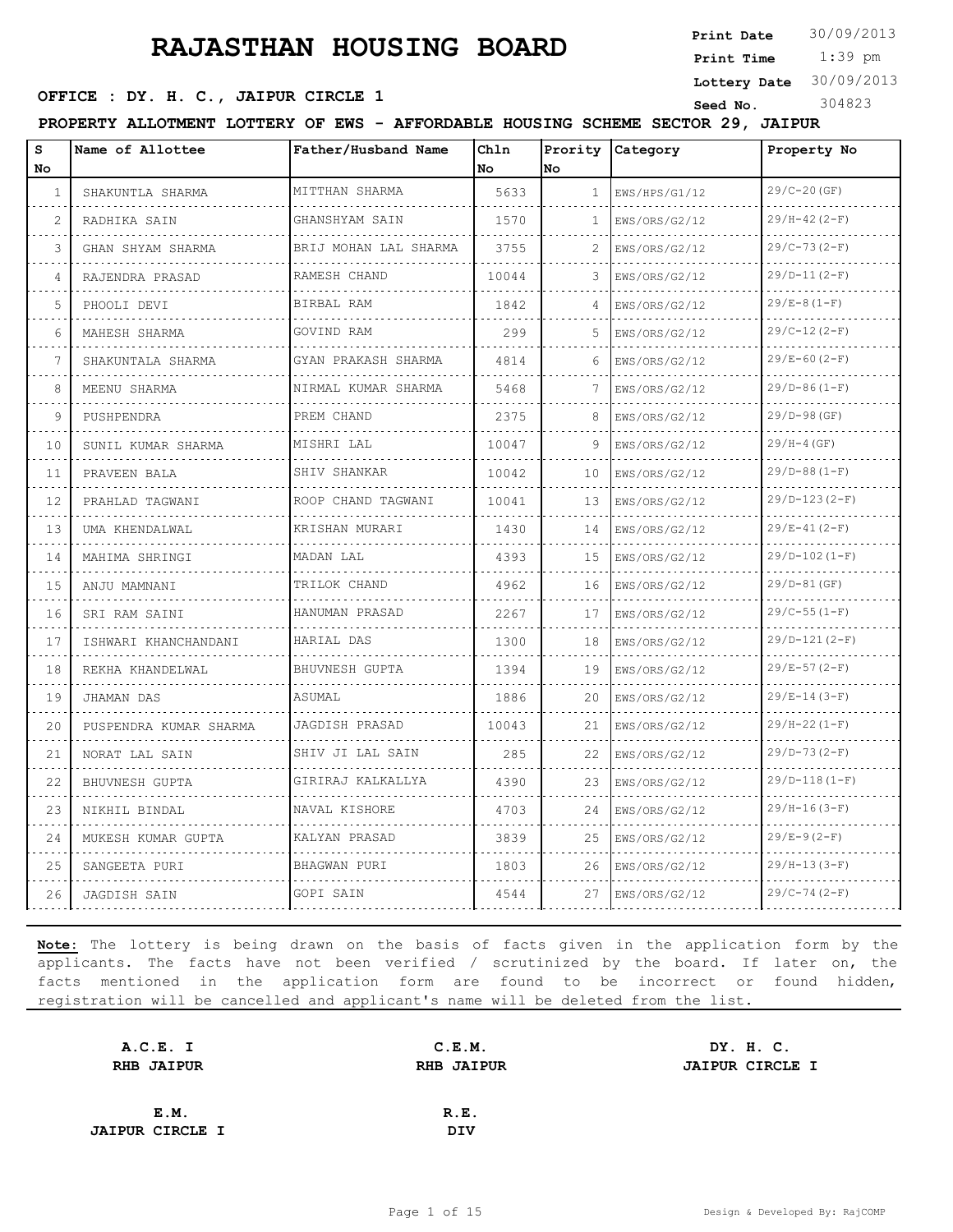**Print Date**  $30/09/2013$ 

 1:39 pm **Print Time**

# **SEED OFFICE : DY. H. C., JAIPUR CIRCLE 1** Seed No. 304823

**Lottery Date** 30/09/2013

**PROPERTY ALLOTMENT LOTTERY OF EWS - AFFORDABLE HOUSING SCHEME SECTOR 29, JAIPUR**

| S<br>No. | Name of Allottee          | Father/Husband Name          | Chln<br>No | No. | Prority Category   | Property No               |
|----------|---------------------------|------------------------------|------------|-----|--------------------|---------------------------|
| 27       | PURUSHOTTAM KHANDELWAL    | NARAYAN LAL KHANDELWAL       | 1385       | 28  | EWS/ORS/G2/12      | $29/E-48(3-F)$            |
| .<br>28  | BHANWAR LAL SHARMA        | BABU LAL SHARMA              | 4715       | 30  | .<br>EWS/ORS/G2/12 | <u>.</u><br>$29/E-51(GF)$ |
| 29       | MOHIT BAIRATHI            | PRAMOD KUMAR                 | 2391       | 31  | EWS/ORS/G2/12      | $29/D-114(GF)$            |
| 30       | MANGI LAL                 | GOVIND LAL                   | 5334       | 32  | EWS/ORS/G2/12      | $29/E-1(GF)$              |
| 31       | .<br>RAM CHAND SINGH      | .<br>SATAYNARAIN SINGH       | 1481       | 33  | .<br>EWS/ORS/G2/12 | $29/D-29(3-F)$            |
| 32       | RAM RAJ SAIN              | SHARWAN LAL SAIN             | 5418       | 34  | EWS/ORS/G2/12      | $29/D-115(GF)$            |
| 33       | MEGHRAJ KHATRI            | <u>.</u><br>LAL CHAND KHATRI | 1428       | 35  | EWS/ORS/G2/12      | $29/H - 28 (2 - F)$       |
| 34       | RAMENDRA SHARMA           | GHURE LAL SHARMA             | 3423       | 36  | EWS/ORS/G2/12      | $29/H - 24 (1 - F)$       |
| 35       | MAHESH KUMAR              | ARJUN DAS                    | 2688       | 37  | EWS/ORS/G2/12      | $29/D-112(3-F)$           |
| 36       | KANCHAN KHETWANI          | S.N.KHETWANI                 | 5046       | 38  | EWS/ORS/G2/12      | $29/C-24(1-F)$            |
| 37       | SANTOSH                   | HARISH                       | 2797       | 39  | EWS/ORS/G2/12      | $29/E - 35(GF)$           |
| 38       | RAMKANYA BAI              | <b>RAM KISHAN</b>            | 4396       | 40  | .<br>EWS/ORS/G2/12 | $29/D-111(3-F)$           |
| 39       | BHARTI DEVI               | MURLIDHAR                    | 1288       | 41  | EWS/ORS/G2/12      | $29/H-41(2-F)$            |
| 40       | HANUMAN PRASAD MITTAL     | PREM CHAND MITTAL            | 1290       | 42  | EWS/ORS/G2/12      | $29/D-35(GF)$             |
| 41       | YOGESH GANGWANI           | ASHOK                        | 3227       | 43  | EWS/ORS/G2/12      | $29/D-32(3-F)$            |
| 42       | MAINA SAIN                | MURARI LAL SAIN              | 390        | 44  | EWS/ORS/G2/12      | $29/D-79(3-F)$            |
| 43       | ANITA                     | LALCHAND RAJPUT              | 2450       | 45  | EWS/ORS/G2/12      | $29/D-61(3-F)$            |
| 44       | ASHOK KU. SAIN            | RAM KISHORE SAIN             | 766        | 46  | EWS/ORS/G2/12      | $29/E-28(2-F)$            |
| 45       | MANOJ KUMAR KHANDELWAL    | .<br>PUROSHOTTAM KHANDELWAL  | 1400       | 47  | EWS/ORS/G2/12      | $29/C-42(2-F)$            |
| 46       | CHHOTA DEVI               | RAMJILAL YADAV               | 2750       | 48  | EWS/ORS/G2/12      | $29/H-19(GF)$             |
| 47       | DEEPENDRA SINGH SHEKHAWAT | <b>BAHADUR SINGH</b>         | 3106       | 49  | EWS/ORS/G2/12      | $29/D-21(1-F)$            |
| 48       | ANUP KUMAR                | HARIYAL DAS                  | 1299       | 50  | EWS/ORS/G2/12      | $29/E-17(GF)$             |
| 49       | PRIYANKA SINGHAL          | SAURABH                      | 2631       | 51  | EWS/ORS/G2/12      | $29/C-76(2-F)$            |
| 50       | RAKESH PAHARIYA           | BABU LAL PAHARIYA            | 1711       | 52  | EWS/ORS/G2/12      | $29/E-4(GF)$              |
| 51       | SUBHAM VINDAL             | <b>JUGUL KIHSORE</b>         | 4701       | 54  | EWS/ORS/G2/12      | $29/E-38(1-F)$            |
| 52       | SANJAY KUMAR              | BRIJMOHAN                    | 4052       | 55  | EWS/ORS/G2/12      | $29/C-13(3-F)$            |
|          |                           |                              |            |     |                    |                           |

| A.C.E. I               | C.E.M.            | DY. H. C.              |
|------------------------|-------------------|------------------------|
| <b>RHB JAIPUR</b>      | <b>RHB JAIPUR</b> | <b>JAIPUR CIRCLE I</b> |
|                        |                   |                        |
| E.M.                   | R.E.              |                        |
| <b>JAIPUR CIRCLE I</b> | DIV               |                        |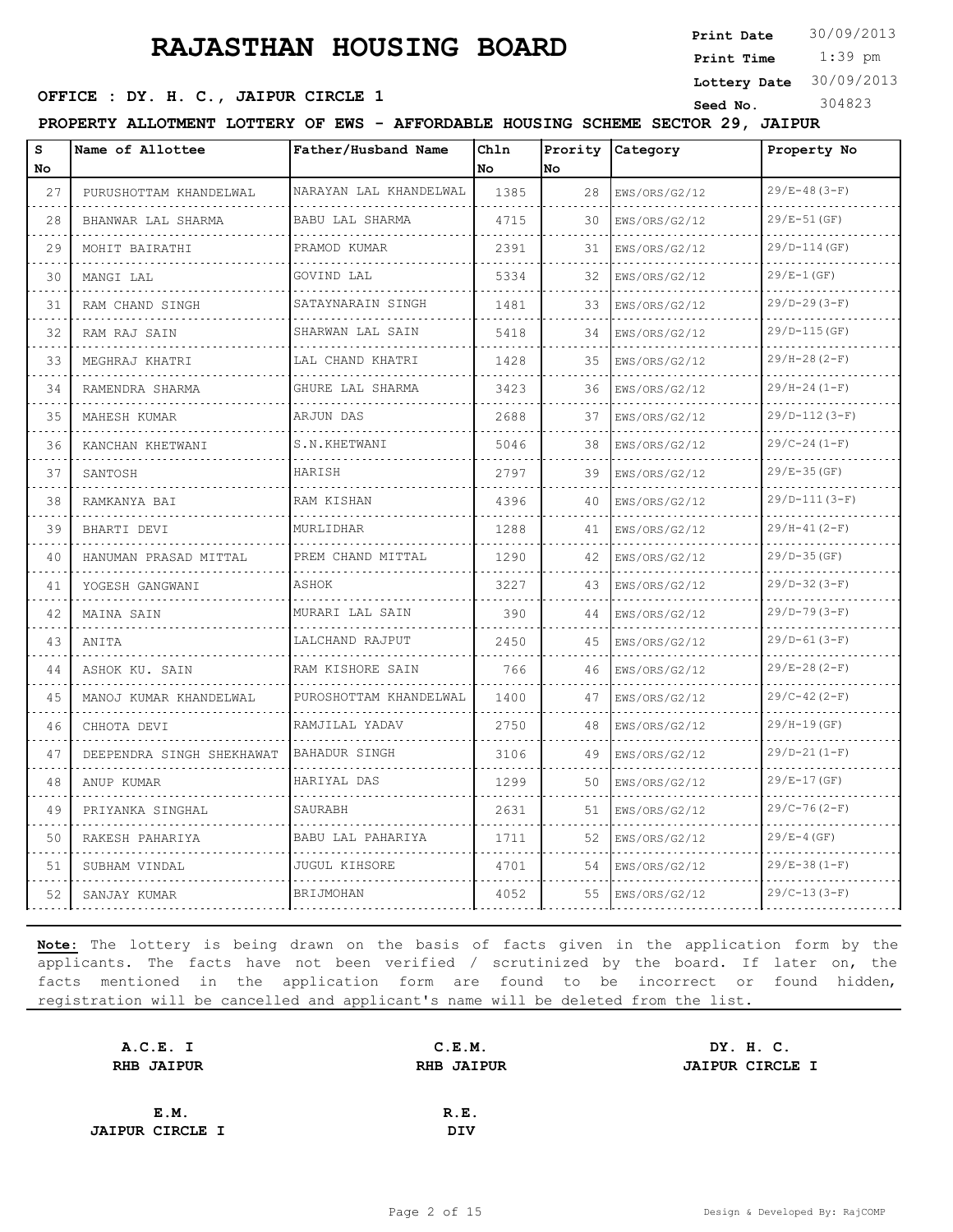**Print Date**  $30/09/2013$ 

 1:39 pm **Print Time**

**Lottery Date** 30/09/2013

#### **SEED OFFICE : DY. H. C., JAIPUR CIRCLE 1** Seed No. 304823

**PROPERTY ALLOTMENT LOTTERY OF EWS - AFFORDABLE HOUSING SCHEME SECTOR 29, JAIPUR**

| S   | Name of Allottee    | Father/Husband Name  | Chln  | Prority | Category      | Property No      |
|-----|---------------------|----------------------|-------|---------|---------------|------------------|
| No. |                     |                      | No    | No      |               |                  |
| 53  | VIJAY MAMNANI       | RAM CHANDRA          | 3850  | 56      | EWS/ORS/G2/12 | $29/E - 75(2-F)$ |
| 54  | SANTOSH DEVI KAGADI | VINOD KUMAR GOYAL    | 2390  | 57      | EWS/ORS/G2/12 | $29/H-33(GF)$    |
| 55  | KISAN CHAND         | DAYAL CHAND          | 983   | 58      | EWS/ORS/G2/12 | $29/D-92(2-F)$   |
| 56  | RUCHIKA RAMANI      | SUMIT RAMANI         | 10046 | 59      | EWS/ORS/G2/12 | $29/H-3(GF)$     |
| 57  | MOOL CHAND SAINI    | MATHURA LAL          | 1334  | 60      | EWS/ORS/G2/12 | $29/D-124(2-F)$  |
| 58  | SALONI              | BRIJESH KUMAR        | 4384  | 61      | EWS/ORS/G2/12 | $29/C-22(1-F)$   |
| 59  | RAM BABU            | <b>BRIJMOHAN</b>     | 4058  | 62      | EWS/ORS/G2/12 | $29/D-53 (1-F)$  |
| 60  | VIRENDRA KUMAR      | LAXMI NARAYAN        | 6137  | 63      | EWS/ORS/G2/12 | $29/E-67(GF)$    |
| 61  | BASANTA LAL YADAV   | TULASI RAM           | 3551  | 64      | EWS/ORS/G2/12 | $29/H-27(2-F)$   |
| 62  | <b>RAMSHREE</b>     | CHANDRA PRAKASH      | 10045 | 65      | EWS/ORS/G2/12 | $29/D-62(3-F)$   |
| 63  | SANJAY KUMAR        | RAJENDRA KUMAR       | 234   | 66      | EWS/ORS/G2/12 | $29/C-75(2-F)$   |
| 64  | VAIJAYANTI CHAWLA   | NAND LAL             | 2317  | 67      | EWS/ORS/G2/12 | $29/C-46(3-F)$   |
| 65  | MANJU DEVI JAIN     | NORAT MAL JAIN<br>.  | 3512  | 68      | EWS/ORS/G2/12 | $29/D-63(3-F)$   |
| 66  | RAJ KUMAR           | SUDAMA JI            | 3504  | 69      | EWS/ORS/G2/12 | $29/D-101(I-F)$  |
| 67  | MOHAN SHARMA        | VISHVMBHAR SHARMA    | 5096  | 70      | EWS/ORS/G2/12 | $29/D-95(3-F)$   |
| 68  | SURAJ               | RAM NIWAS            | 6388  | 71      | EWS/ORS/G2/12 | $29/E-31(3-F)$   |
| 69  | KIRAN GARG          | SATYAPRAKASH GARG    | 10040 | 72      | EWS/ORS/G2/12 | $29/C-61(3-F)$   |
| 70  | DAULAT RAM GUPTA    | BHORI LAL GUPTA      | 3575  | 73      | EWS/ORS/G2/12 | $29/D-110(3-F)$  |
| 71  | VARSHA RAJANI       | DILIP KUMAR<br>.     | 2328  | 74      | EWS/ORS/G2/12 | $29/E-79(3-F)$   |
| 72  | <b>BABU LAL</b>     | CHANDA RAM           | 6617  | 75      | EWS/ORS/G2/12 | $29/H-38 (1-F)$  |
| 73  | SANDEEP MISHRA      | OMPRAKASH MISHRA     | 361   | 76      | EWS/ORS/G2/12 | $29/D-37 (1-F)$  |
| 74  | DINESH TEHLANI      | ASHOK TEHLANI<br>.   | 5384  | 77      | EWS/ORS/G2/12 | $29/C-32(3-F)$   |
| 75  | BHARTI DHARMANI     | MAHESH DHARMANI<br>. | 2667  | 78      | EWS/ORS/G2/12 | $29/D-89(2-F)$   |
| 76  | VIJAY BAGWANI       | BHAGAWAN DASS        | 2448  | 79      | EWS/ORS/G2/12 | $29/E-66(GF)$    |
| 77  | ASHOK KUMAR         | RAMESH CHAND<br>.    | 3788  | 80      | EWS/ORS/G2/12 | $29/H-7(1-F)$    |
| 78  | GOVIND              | BHANWAR LAL          | 1375  | 82      | EWS/ORS/G2/12 | $29/H-15(3-F)$   |

| A.C.E. I               | C.E.M.            |  |                                     |
|------------------------|-------------------|--|-------------------------------------|
| <b>RHB JAIPUR</b>      | <b>RHB JAIPUR</b> |  |                                     |
|                        |                   |  |                                     |
| E.M.                   | R.E.              |  |                                     |
| <b>JAIPUR CIRCLE I</b> | <b>DIV</b>        |  |                                     |
|                        |                   |  | DY. H. C.<br><b>JAIPUR CIRCLE I</b> |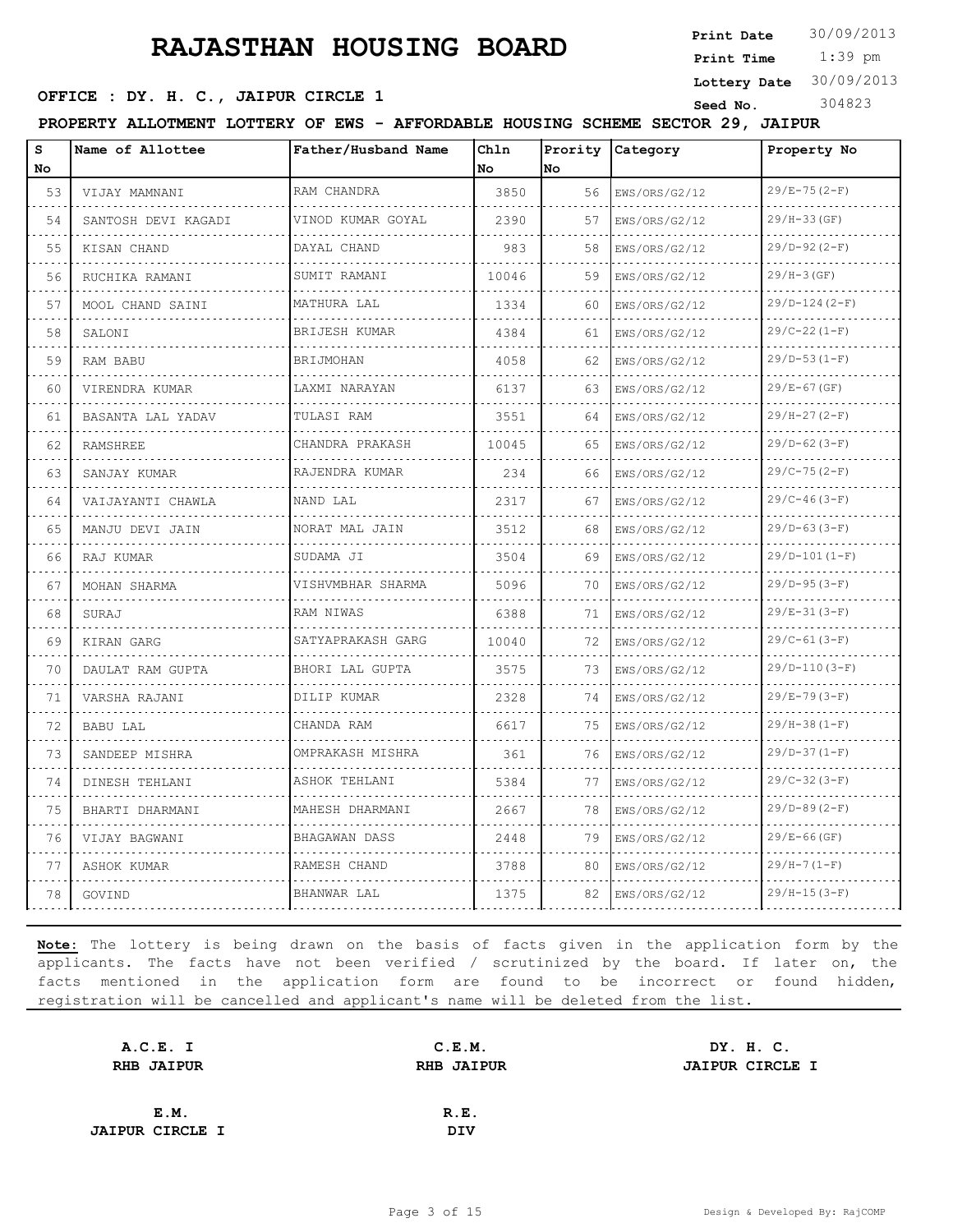**Print Date**  $30/09/2013$ 

 1:39 pm **Print Time**

#### **Lottery Date** 30/09/2013

#### **SEED OFFICE : DY. H. C., JAIPUR CIRCLE 1** Seed No. 304823

**PROPERTY ALLOTMENT LOTTERY OF EWS - AFFORDABLE HOUSING SCHEME SECTOR 29, JAIPUR**

| s<br>No | Name of Allottee            | Father/Husband Name     | Ch1n<br>No | Prority<br>lno.   | Category           | Property No      |
|---------|-----------------------------|-------------------------|------------|-------------------|--------------------|------------------|
| 79      | SONI SAINI                  | RAMAVTAR SAINI          | 4881       | 83                | EWS/ORS/G2/12      | 29/C-51 (GF)     |
| 80      | BHARTI GUPTA                | MANOJ GUPTA             | 4388       | 84                | EWS/ORS/G2/12      | $29/D-56(1-F)$   |
| 81      | INDRA                       | GURACHARAN              | 1042       | 85                | EWS/ORS/G2/12      | $29/D-2$ (GF)    |
| 82      | KULDEEP SINGH               | BHANWAR SINGH           | 10048      | 86                | EWS/ORS/G2/12      | $29/D-70(1-F)$   |
| 83      | HITESH KUMAR                | .<br>LAKHRAJ LALWANI    | 931        | 87                | EWS/ORS/G2/12      | $29/C-31(3-F)$   |
| 84      | AJAY KUMAR YADAV            | .<br>HEERA LAL YADAV    | 5488       | 89                | EWS/ORS/G2/12      | $29/D-12(2-F)$   |
| 85      | SUMIT SRIVASTAVA            | RAJKUMAR SRIVSTAVA<br>. | 8094       | -1                | EWS/HPS/G2/12      | $29/D-44 (2-F)$  |
| 86      | .<br>BHARAT KUMAR JAIN<br>. | ISHWAR CHAND<br>.       | 573        | 3                 | EWS/HPS/G2/12      | $29/H-107(2-F)$  |
| 87      | MOHAN DUBEY                 | SURESH CHAND DUBEY      | 3396       | 4                 | EWS/HPS/G2/12      | $29/H-101(I-F)$  |
| 88      | RAJRANI                     | RAMJILAL                | 4897       | 5                 | EWS/HPS/G2/12      | $29/E-10(2-F)$   |
| 89      | UTTAM SINGH                 | PRAHALAD SINGH          | 719        | 6                 | .<br>EWS/HPS/G2/12 | $29/D-113(GF)$   |
| 90      | RAJESH KUMAR                | RELUMAL                 | 91         | 7                 | EWS/HPS/G2/12      | $29/C-80(3-F)$   |
| 91      | MANJU SHARMA                | VIRENDRA SHARMA         | 2924       | 8                 | EWS/HPS/G2/12      | $29/E-53(1-F)$   |
| 92      | .<br>SAMPAT SINGH           | <u>.</u><br>UMED SINGH  | 1302       | 9                 | .<br>EWS/HPS/G2/12 | $29/H-99(GF)$    |
| 93      | SUMANLATA SONI              | ASHOK KUMAR SONI        | 10026      | 10                | EWS/HPS/G2/12      | $29/D-48(3-F)$   |
| 94      | JAYA BHATIA                 | MANOJ KUMAR BHATIA      | 3460       | 11                | EWS/HPS/G2/12      | $29/D-120 (1-F)$ |
| 95      | RAJKUMARI                   | TARA CHAND              | 1417       | $12 \overline{ }$ | EWS/HPS/G2/12      | $29/C-21(1-F)$   |
| 96      | TRILOK SHARMA               | SATYENDRA SHARMA        | 5055       | 13                | EWS/HPS/G2/12      | $29/C-2(GF)$     |
| 97      | SONIA KANWAR                | RAJENDRA SINGH<br>.     | 3630       | 14                | EWS/HPS/G2/12      | $29/D-30(3-F)$   |
| 98      | DURGA LAL SAINI             | BHANWAR LAL SAINI       | 4683       | 16                | EWS/HPS/G2/12      | $29/D-104 (1-F)$ |
| 99      | PREM CHAND                  | HAZARI LAL              | 2355       | 17                | EWS/HPS/G2/12      | $29/H-68$ (GF)   |
| 100     | GOVERDHAN DAS               | MOTI RAM                | 2660       | 18                | EWS/HPS/G2/12      | $29/D-6(1-F)$    |
| 101     | RAM RAI JAT                 | NATHU RAM JAT           | 2194       | 19                | EWS/HPS/G2/12      | $29/D-58(2-F)$   |
| 102     | KRISHN KU. KHANDELWAL       | GIRRAJ PD. GUPTA        | 1078       | 20                | EWS/HPS/G2/12      | $29/E - 29(3-F)$ |
| 103     | MOHAN DAS                   | SATRAM DAS              | 9415       | 21                | EWS/HPS/G2/12      | $29/H-113(GF)$   |
| 104     | HARSHITA AHUJA              | RAJ KUMAR AHUJA         | 4182       | 22                | EWS/HPS/G2/12      | $29/D-106(2-F)$  |

| A.C.E. I               | C.E.M.            | DY. H. C.              |
|------------------------|-------------------|------------------------|
| <b>RHB JAIPUR</b>      | <b>RHB JAIPUR</b> | <b>JAIPUR CIRCLE I</b> |
|                        |                   |                        |
| E.M.                   | R.E.              |                        |
| <b>JAIPUR CIRCLE I</b> | DIV               |                        |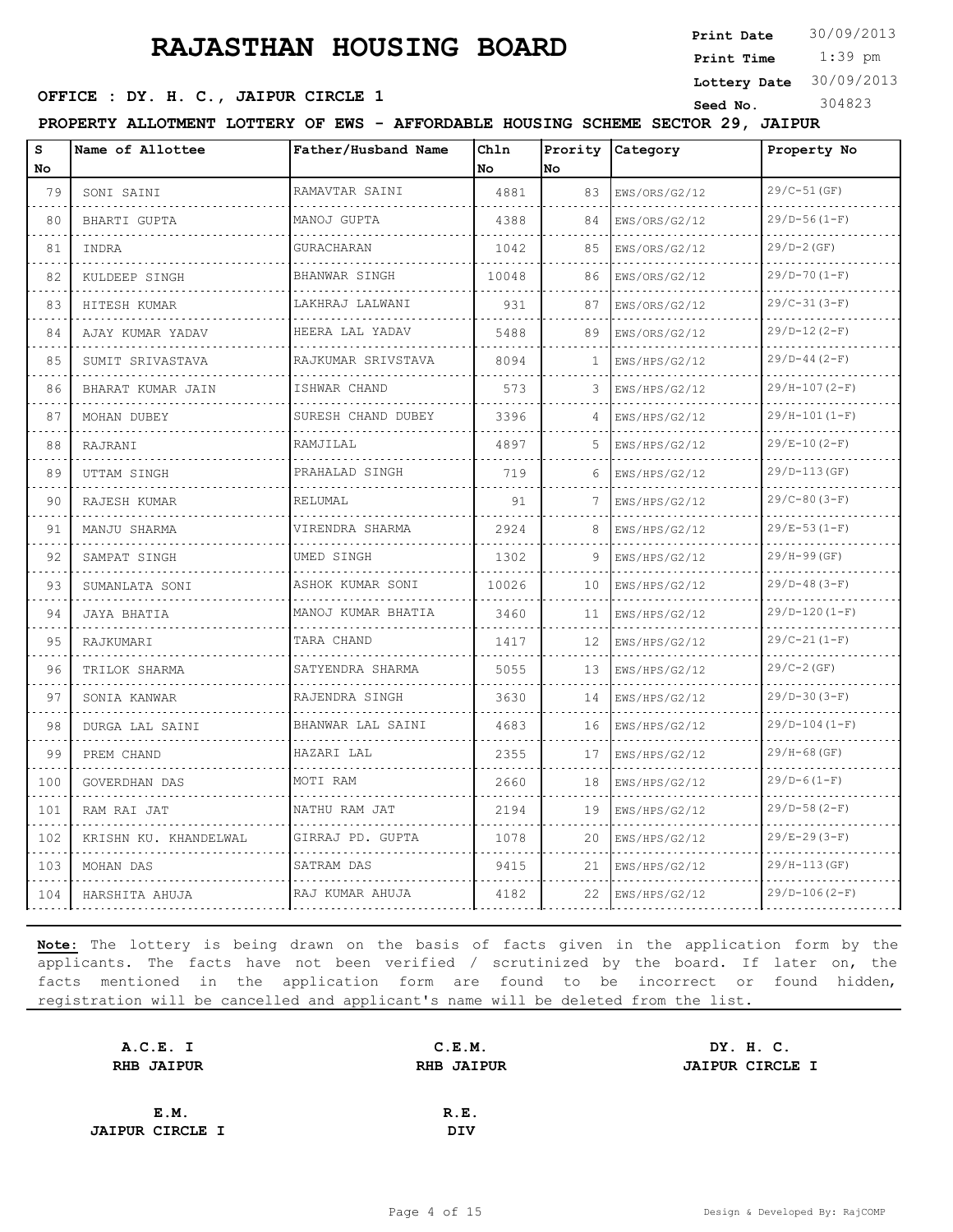**Print Date**  $30/09/2013$ 

 1:39 pm **Print Time**

**Lottery Date** 30/09/2013

#### **SEED OFFICE : DY. H. C., JAIPUR CIRCLE 1** Seed No. 304823

**PROPERTY ALLOTMENT LOTTERY OF EWS - AFFORDABLE HOUSING SCHEME SECTOR 29, JAIPUR**

| s<br>No | Name of Allottee    | Father/Husband Name    | Chln<br>No | Prority<br>lNo. | Category           | Property No        |
|---------|---------------------|------------------------|------------|-----------------|--------------------|--------------------|
| 105     | TEENA KANWAR        | MOHAN SINGH            | 1476       | 23              | EWS/HPS/G2/12      | $29/D - 75 (2-F)$  |
| 106     | RAMESHWAR           | DEVA RAM               | 3333       | 26              | .<br>EWS/HPS/G2/12 | .<br>$29/C-8(1-F)$ |
| 107     | SHANTI DEVI JAIN    | NIHAL CHAND            | 2972       | 27              | EWS/HPS/G2/12      | $29/C-27(2-F)$     |
| 108     | VIMLA DEVI          | MANOTI RAM<br>.        | 4008       | 28              | EWS/HPS/G2/12      | $29/C-44(2-F)$     |
| 109     | .<br>KAMLESH SHARMA | JAGDISH SHARMA         | 832        | 29              | .<br>EWS/HPS/G2/12 | $29/D-15(3-F)$     |
| 110     | GANESHI BAI JINAGAR | GENDI LAL              | 1980       | 30              | EWS/HPS/G2/12      | $29/E-18(GF)$      |
| 111     | KAMLESH BAIRI<br>.  | NIRMAL BAIRI<br>.      | 372        | 31              | EWS/HPS/G2/12<br>. | $29/D-90 (2-F)$    |
| 112     | YUSUF KHAN          | DIN MOHMAD KHAN        | 3272       | 32              | EWS/HPS/G2/12      | $29/E - 34(GF)$    |
| 113     | FATEH CHAND         | GULAB CHAND            | 1986       | 33              | EWS/HPS/G2/12      | $29/C-43(2-F)$     |
| 114     | REEKA GUPTA<br>.    | RAJESH GUPTA<br>.      | 9406       | 34              | EWS/HPS/G2/12<br>. | $29/H-25(2-F)$     |
| 115     | SUSHILA DEVI        | RAMASHRYA PRASAD       | 2055       | 35              | EWS/HPS/G2/12      | $29/H-10(2-F)$     |
| 116     | LOKESH VISHNAWAT    | DINESH VISHNAWAT<br>.  | 1489       | 36              | EWS/HPS/G2/12      | $29/E - 25(2-F)$   |
| 117     | PINKI SONI          | A K SONI               | 4067       | 37              | EWS/HPS/G2/12      | $29/D-52$ (GF)     |
| 118     | KULDEEP SHARMA      | MAHESH CHAND SHARMA    | 6001       | 38              | EWS/HPS/G2/12      | $29/C-45(3-F)$     |
| 119     | MANBHAR DEVI<br>.   | RAMDAYAL BAIRWA<br>.   | 4492       | 39              | EWS/HPS/G2/12      | $29/E - 73(2-F)$   |
| 120     | PRIYNKA SOMANI      | S S SOMANI             | 1595       | 40              | EWS/HPS/G2/12      | $29/C-26(2-F)$     |
| 121     | NEERAJ KHATRI       | GOVIND LAL KHATRI<br>. | 5286       | 41              | EWS/HPS/G2/12<br>. | $29/C-71(1-F)$     |
| 122     | RAJENDRA SAINI<br>. | RAM NARAIN SAINI<br>.  | 4638       | 42              | EWS/HPS/G2/12      | $29/D-109(3-F)$    |
| 123     | KAVITA SHARMA       | ATUL SHARMA            | 1849       | 43              | EWS/HPS/G2/12      | $29/D-47(3-F)$     |
| 124     | VISHNU CHAND NAMA   | SHANKER LAL MEENA<br>. | 779        | 44              | EWS/HPS/G2/12      | $29/E - 24(1-F)$   |
| 125     | GHANSHAYM KHATRI    | UDA RAM KHATRI<br>.    | 570        | 46              | EWS/HPS/G2/12      | $29/E-40(I-F)$     |
| 126     | LEENA SHRAMA        | BHARAT KUMAR           | 493        | 47              | EWS/HPS/G2/12      | $29/D-39(1-F)$     |
| 127     | DEPENDRA SHARMA     | RAM SWAROOP SHARMA     | 111        | 48              | EWS/HPS/G2/12      | $29/D-1$ (GF)      |
| 128     | RAJENDRA KUMAR      | KRISHAN LAL            | 5078       | 49              | EWS/HPS/G2/12      | $29/E-6(1-F)$      |
| 129     | VANDANA SETHI       | RAJESH SETHI           | 3698       | 50              | EWS/HPS/G2/12      | $29/D-97$ (GF)     |
| 130     | PALAK KUMARI        | MANOJ KUMAR            | 4761       | 51              | EWS/HPS/G2/12      | $29/H-44(2-F)$     |

| A.C.E. I               | C.E.M.            | DY. H. C.              |  |
|------------------------|-------------------|------------------------|--|
| <b>RHB JAIPUR</b>      | <b>RHB JAIPUR</b> | <b>JAIPUR CIRCLE I</b> |  |
|                        |                   |                        |  |
| E.M.                   | R.E.              |                        |  |
| <b>JAIPUR CIRCLE I</b> | DIV               |                        |  |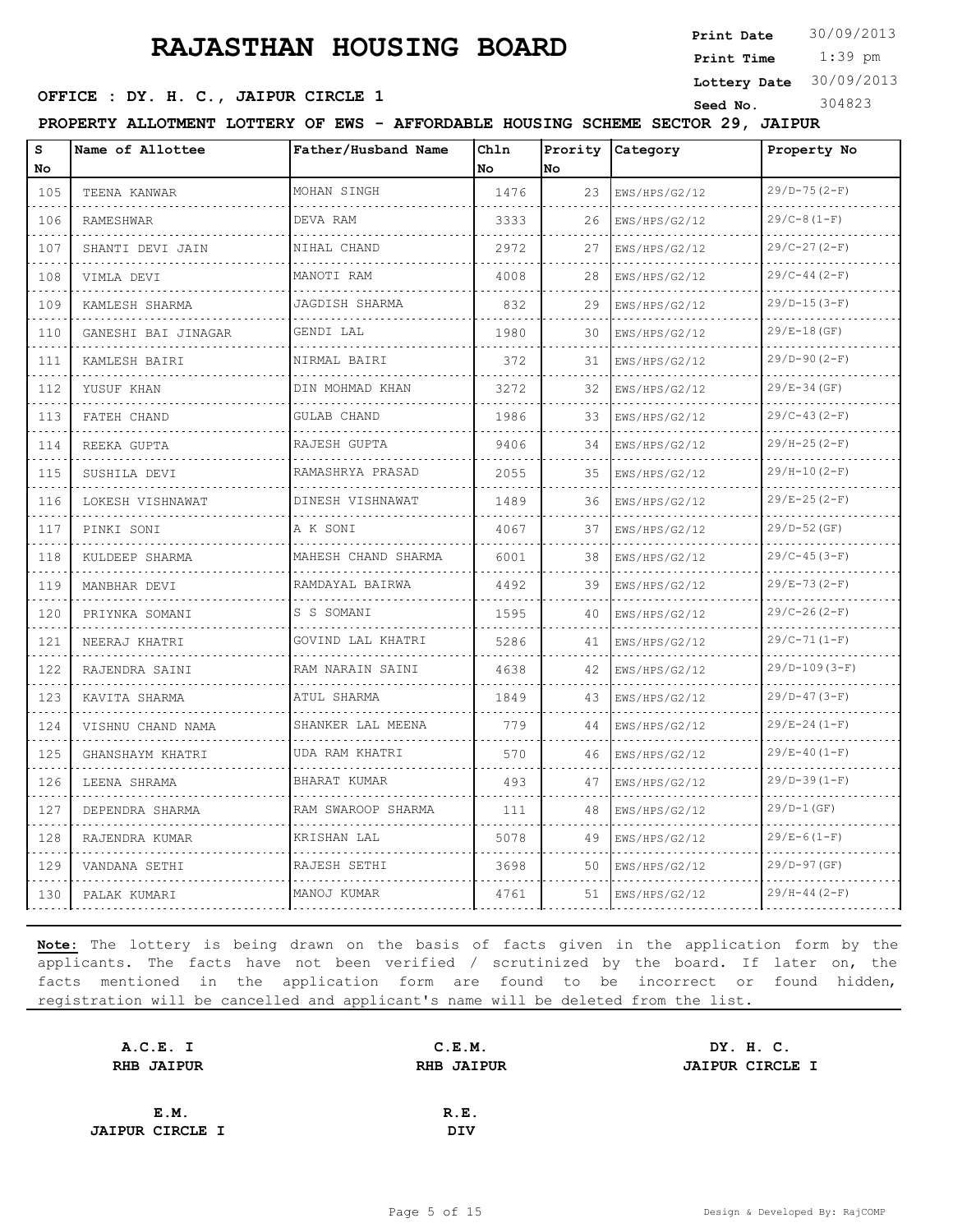**Print Date**  $30/09/2013$ 

 1:39 pm **Print Time**

#### **SEED OFFICE : DY. H. C., JAIPUR CIRCLE 1** Seed No. 304823

**Lottery Date** 30/09/2013

**PROPERTY ALLOTMENT LOTTERY OF EWS - AFFORDABLE HOUSING SCHEME SECTOR 29, JAIPUR**

| s   | Name of Allottee       | Father/Husband Name    | Chln      | Prority | Category           | Property No     |
|-----|------------------------|------------------------|-----------|---------|--------------------|-----------------|
| No  |                        |                        | <b>No</b> | lno.    |                    |                 |
| 131 | UJJAWAL MANDAL         | LAXMAN MANDAL          | 1025      | 52      | EWS/HPS/G2/12      | $29/H-45(3-F)$  |
| 132 | RANVEER SINGH          | GOPAL SINGH            | 3691      | 53      | EWS/HPS/G2/12      | $29/C-17(GF)$   |
| 133 | RAJESH KUMAR           | <b>GULAB RAI</b>       | 8370      | 54      | EWS/HPS/G2/12      | $29/D-117(1-F)$ |
| 134 | VIDYA DEVI             | GAGAN DAS              | 8361      | 55      | EWS/HPS/G2/12      | 29/H-17(GF)     |
| 135 | SURESH CHAND CHAUDHARY | RAM KISHORE CHAUDHARY  | 3686      | 56      | EWS/HPS/G2/12      | $29/D-25(2-F)$  |
| 136 | GALKHU DEVI            | DAMODAR CHAUDHARY      | 5167      | 57      | EWS/HPS/G2/12      | $29/C-62(3-F)$  |
| 137 | YOGESH JAIN            | TRILOK CHAND JAIN<br>. | 754       | 58      | EWS/HPS/G2/12      | $29/D-59(2-F)$  |
| 138 | ASHISH JESMAL          | MOHAN LAL              | 2873      | 59      | EWS/HPS/G2/12      | $29/D-128(3-F)$ |
| 139 | JAGDISH NARAIN SHARMA  | KALYAN SAHAI SHARMA    | 5262      | 60      | EWS/HPS/G2/12      | $29/D-65$ (GF)  |
| 140 | VASUDEV ASWANI         | TEHAL RAM ASWANI<br>.  | 4560      | 61      | EWS/HPS/G2/12      | $29/H - 2(GF)$  |
| 141 | KAMLESH DEVI           | SURESH CHAND           | 4332      | 62      | EWS/HPS/G2/12      | $29/H-104(I-F)$ |
| 142 | RENU SHARMA            | ARUN SHARMA            | 2251      | 64      | EWS/HPS/G2/12      | $29/E-5(1-F)$   |
| 143 | <b>DEEPA</b>           | NARENDRA BABANI<br>.   | 3679      | 65      | EWS/HPS/G2/12<br>. | $29/D-60 (2-F)$ |
| 144 | KIRAN JANGID           | SHAMBU DAYAL           | 4537      | 66      | EWS/HPS/G2/12      | $29/H-72(1-F)$  |
| 145 | ROOP CHAND ADVANI      | CHELA RAM              | 5822      | 67      | EWS/HPS/G2/12      | $29/H-6(1-F)$   |
| 146 | ANJALI MULANI          | ISHWAR DAS MULANI<br>. | 3805      | 68      | EWS/HPS/G2/12      | $29/E-65(GF)$   |
| 147 | UMA VIJAY              | DAYA SHANKAR           | 4546      | 70      | EWS/HPS/G2/12      | $29/D-80(3-F)$  |
| 148 | JANVI BHAGWANI<br>.    | PRAKASH BHAGWANI<br>.  | 1010      | 71      | EWS/HPS/G2/12      | $29/C-60 (2-F)$ |
| 149 | KHEM CHAND RIJHWANI    | KHOOB CHAND RIJHWANI   | 2997      | 72      | EWS/HPS/G2/12      | $29/D-46(3-F)$  |
| 150 | SATYAPAL SINGH         | BALU SINGH             | 6642      | 73      | EWS/HPS/G2/12      | $29/D-20$ (GF)  |
| 151 | MANISHA GHATAK         | SOM NATH GHATAK<br>.   | 5107      | 74      | EWS/HPS/G2/12      | $29/D-64(3-F)$  |
| 152 | BHAWANI SINGH          | MADAN SINGH            | 3792      | 75      | EWS/HPS/G2/12      | $29/E-32(3-F)$  |
| 153 | SARAMMA JON            | SHALESH KR. SHRESTHA   | 4379      | 76      | EWS/HPS/G2/12      | $29/C-7(1-F)$   |
| 154 | JAMAN DAS              | TIKAM DAS              | 4149      | 78      | EWS/HPS/G2/12      | $29/H-112(3-F)$ |
| 155 | RAVINDRA KUMAR JHA     | REVENT JHA             | 1050      | 79      | EWS/HPS/G2/12      | $29/C-11(2-F)$  |
| 156 | NIRMLA BHOJWANI        | TEJAN DAS              | 485       | 80      | EWS/HPS/G2/12      | $29/H-50$ (GF)  |

| A.C.E. I               | C.E.M.            |  |                                     |
|------------------------|-------------------|--|-------------------------------------|
| <b>RHB JAIPUR</b>      | <b>RHB JAIPUR</b> |  |                                     |
|                        |                   |  |                                     |
| E.M.                   | R.E.              |  |                                     |
| <b>JAIPUR CIRCLE I</b> | <b>DIV</b>        |  |                                     |
|                        |                   |  | DY. H. C.<br><b>JAIPUR CIRCLE I</b> |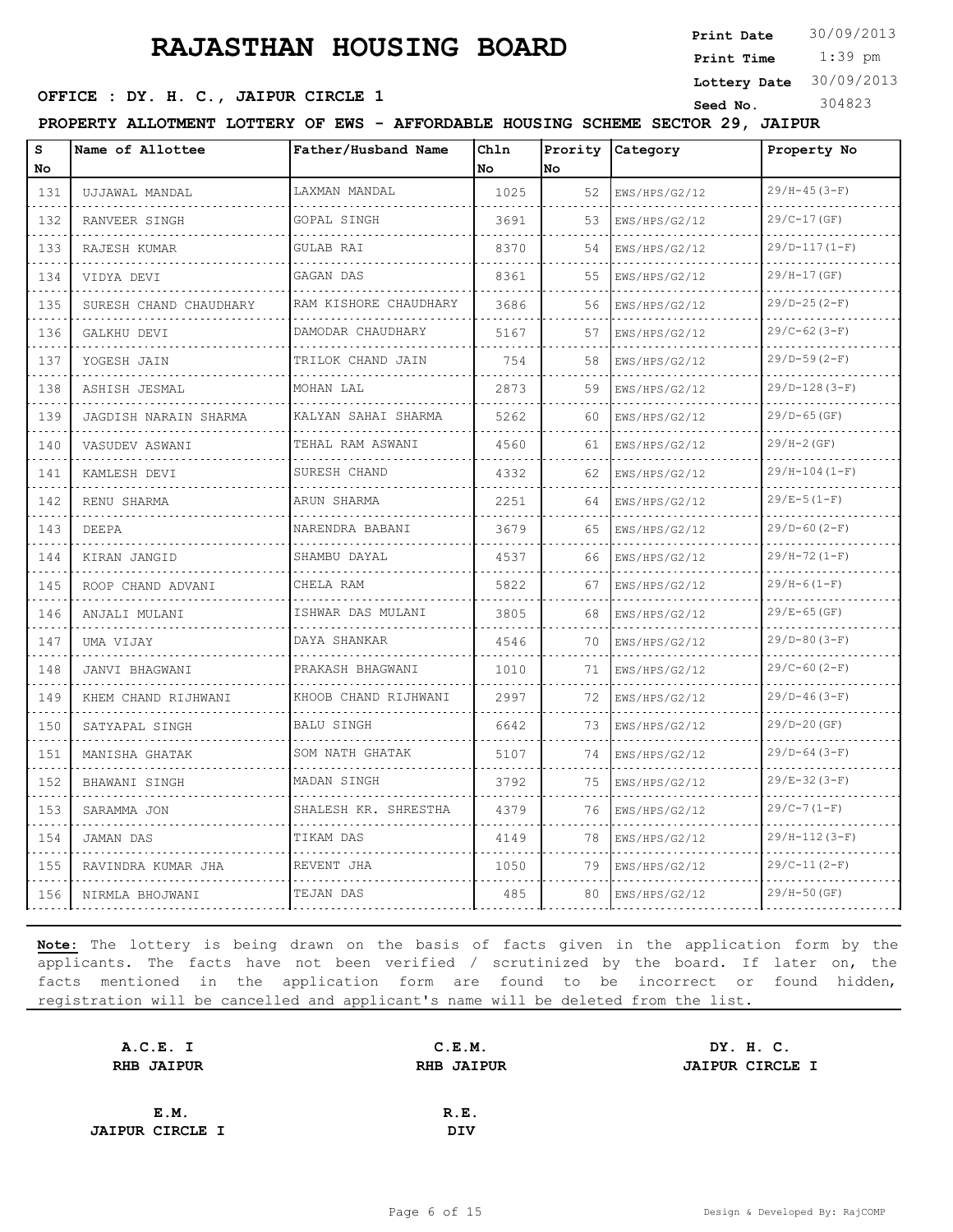**Print Date**  $30/09/2013$ 

 1:39 pm **Print Time**

# **SEED OFFICE : DY. H. C., JAIPUR CIRCLE 1** Seed No. 304823

**Lottery Date** 30/09/2013

**PROPERTY ALLOTMENT LOTTERY OF EWS - AFFORDABLE HOUSING SCHEME SECTOR 29, JAIPUR**

| s<br>No                            | Name of Allottee          | Father/Husband Name              | Chln<br>l No | Prority<br>No | Category           | Property No      |
|------------------------------------|---------------------------|----------------------------------|--------------|---------------|--------------------|------------------|
| 157                                | SANTOSH DEVI              | BHAIRAV LAL                      | 2968         | 81            | EWS/HPS/G2/12      | $29/D-27(2-F)$   |
| $\sim$ $\sim$ $\sim$ $\sim$<br>158 | POONAM                    | GOVIND PRASAD                    | 4753         | 82            | .<br>EWS/HPS/G2/12 | $29/H-60(2-F)$   |
| 159                                | <b>RUKMANT</b>            | RADHEY SHYAM                     | 3352         | 83            | EWS/HPS/G2/12      | $29/H-34(GF)$    |
| 160                                | ASHOK KUMAR JAIN          | HEMRAJ JAIN<br>.                 | 3454         | 84            | EWS/HPS/G2/12      | $29/H - 20(GF)$  |
| 161                                | .<br>KAMLESH KUMAR SHARMA | SUBHAS CHAND SHARMA              | 6648         | 85            | .<br>EWS/HPS/G2/12 | $29/H-59(2-F)$   |
| 162                                | SUNIL KUMAR SHARMA        | <u>.</u><br>HARIDWARI LAL SHARMA | 3020         | 87            | EWS/HPS/G2/12      | $29/E-58(2-F)$   |
| 163                                | ASHA DEVI                 | RAJESH SAIN<br>.                 | 10005        | 88            | EWS/HPS/G2/12      | 29/D-51 (GF)     |
| 164                                | RAJ KUMAR SHARMA          | GIRIRAJ PRASAD                   | 1903         | 89            | EWS/HPS/G2/12      | $29/H-67(GF)$    |
| 165                                | PRASHANT PARASHAR         | JAMNA LAL SHARMA                 | 5383         | 91            | EWS/HPS/G2/12      | $29/E - 76(2-F)$ |
| 166<br>$- - - -$                   | SURENDRA SAINI            | HANUMAN PRASAD<br>.              | 2266         | 92            | EWS/HPS/G2/12      | $29/H-52(GF)$    |
| 167                                | GOTAM CHAND               | KARMA CHAND                      | 707          | 93            | EWS/HPS/G2/12      | $29/D-28(2-F)$   |
| 168                                | MADHU                     | ANIL GUPTA                       | 2230         | 95            | EWS/HPS/G2/12      | $29/C-6(1-F)$    |
| 169                                | RAM KISHORE               | KISTUR CHAND                     | 6379         | 96            | EWS/HPS/G2/12      | $29/C-37(1-F)$   |
| 170                                | BUDHRAM JAT               | RAMKARAN JAT                     | 3848         | 97            | EWS/HPS/G2/12      | $29/C-1(GF)$     |
| 171                                | MANJU DEVI                | HARI NARAYAN                     | 5008         | 98            | EWS/HPS/G2/12      | $29/E-19(GF)$    |
| 172                                | GANESH                    | NATHU RAM                        | 2985         | 99            | EWS/HPS/G2/12      | $29/D-94(3-F)$   |
| 173                                | NAGANDRA YADAV            | NARVADA PRASAD YADAV             | 3602         | 101           | EWS/HPS/G2/12      | $29/D-41(2-F)$   |
| 174                                | GOVIND SINGH BAGHELA      | KARAN SINGH BAGHELA<br>.         | 4403         | 102           | EWS/HPS/G2/12      | $29/D-17(GF)$    |
| 175                                | DASHRAT SINGH             | CHAJU SINGH                      | 960          | 104           | EWS/HPS/G2/12      | $29/H-115(GF)$   |
| 176                                | UMMED SINGH               | MAHENDRA KUMAR                   | 1392         | 106           | EWS/HPS/G2/12      | $29/D-55 (1-F)$  |
| $- - - -$<br>177                   | KULDEEP JAIN              | MAHAVEER KUMAR JAIN<br>.         | 989          | 107           | EWS/HPS/G2/12      | $29/E-12(2-F)$   |
| 178                                | KAMLESH DEVI              | SURESH KUMAR                     | 807          | 108           | EWS/HPS/G2/12      | $29/D-105(2-F)$  |
| 179                                | RAM SINGH RATHORE         | MANOHAR SINGH                    | 1301         | 109           | EWS/HPS/G2/12      | $29/C-47(3-F)$   |
| 180                                | KAVITA DEVI               | RAJESH BIWAL                     | 5168         | 110           | EWS/HPS/G2/12      | $29/D-77(3-F)$   |
| 181                                | JITENDRA PAREEK           | SATYA NARAIN PAREEK              | 5264         | 111           | EWS/HPS/G2/12      | $29/H-93(3-F)$   |
| 182                                | RENU DEVI                 | PREM SINGH RAWAT                 | 2064         | 112           | EWS/HPS/G2/12      | $29/H-32(3-F)$   |

| A.C.E. I               | C.E.M.            | DY. H. C.              |
|------------------------|-------------------|------------------------|
| <b>RHB JAIPUR</b>      | <b>RHB JAIPUR</b> | <b>JAIPUR CIRCLE I</b> |
|                        |                   |                        |
| E.M.                   | R.E.              |                        |
| <b>JAIPUR CIRCLE I</b> | DIV               |                        |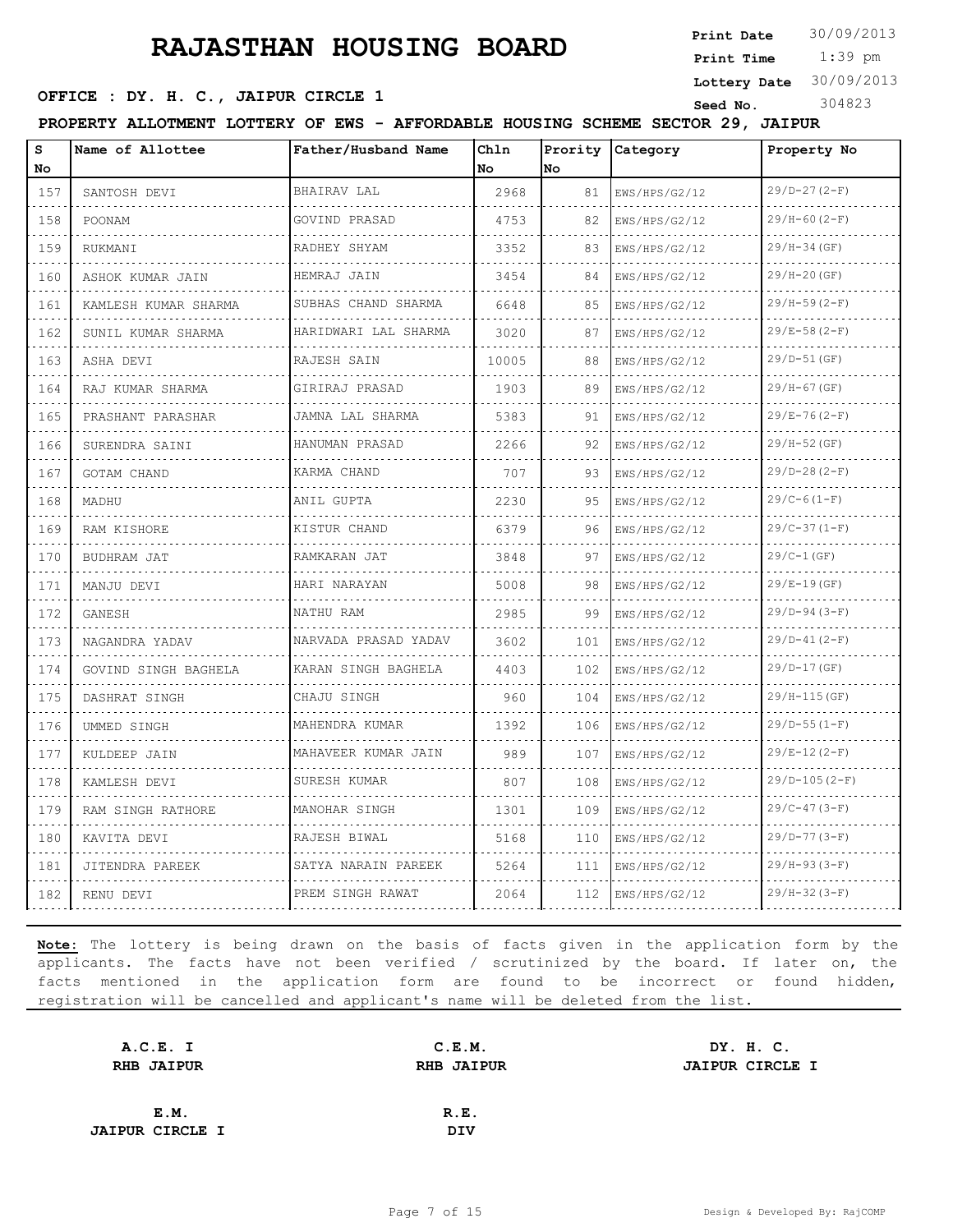**Print Date**  $30/09/2013$ 

 1:39 pm **Print Time**

#### **SEED OFFICE : DY. H. C., JAIPUR CIRCLE 1** Seed No. 304823

**Lottery Date** 30/09/2013

|  |  |  | PROPERTY ALLOTMENT LOTTERY OF EWS - AFFORDABLE HOUSING SCHEME SECTOR 29, JAIPUR |  |  |  |
|--|--|--|---------------------------------------------------------------------------------|--|--|--|
|  |  |  |                                                                                 |  |  |  |

| s<br>No | Name of Allottee      | Father/Husband Name        | Chln<br>No | Prority<br>lno. | Category      | Property No          |
|---------|-----------------------|----------------------------|------------|-----------------|---------------|----------------------|
| 183     | CHANDRA PRAKASH SAINI | RAMJI LAL                  | 2698       | 113             | EWS/HPS/G2/12 | $29/H-109(3-F)$      |
| 184     | SURAJ PRAKASH SAINI   | J D SAINI                  | 8322       | 114             | EWS/HPS/G2/12 | .<br>$29/H-105(2-F)$ |
| 185     | ANITA MEHRA           | ANIL MEHRA                 | 2432       | 115             | EWS/HPS/G2/12 | $29/D-16(3-F)$       |
| 186     | SHAKUNTALA SHARMA     | RAMAVTAR SHARMA            | 829        | 117             | EWS/HPS/G2/12 | $29/E-16(3-F)$       |
| 187     | SARSWATI DEVI         | TIRATHDAS                  | 1804       | 118             | EWS/HPS/G2/12 | $29/H-114(GF)$       |
| 188     | DIPESH KUMAR SAINI    | RAMESH CHAND               | 963        | 119             | EWS/HPS/G2/12 | $29/C-38(1-F)$       |
| 189     | GEETA DEVI SHARMA     | RAJENDRA PANCHAL<br>.      | 3418       | 120             | EWS/HPS/G2/12 | $29/D-9(2-F)$        |
| 190     | NEERAJ SONI           | RADHA RAMAN VERMA<br>.     | 2628       | 122             | EWS/HPS/G2/12 | $29/C-15(3-F)$       |
| 191     | MAHESH KUMAR TIWARI   | RAMESHWAR LAL TIWARI       | 10011      | 123             | EWS/HPS/G2/12 | $29/D-10(2-F)$       |
| 192     | RAJENDRA SINGH MANRAL | PURAN SINGH MANRAL<br>.    | 3797       | 125             | EWS/HPS/G2/12 | $29/E-47(3-F)$       |
| 193     | RAJESH SHARMA         | HARDYAL SHARMA             | 1090       | 126             | EWS/HPS/G2/12 | $29/D-100$ (GF)      |
| 194     | PRAKASH SADHWANI      | SOMRAJ SADHWANI            | 2713       | 127             | EWS/HPS/G2/12 | $29/D-84$ (GF)       |
| 195     | KANTA                 | HARIRAM                    | 3845       | 128             | EWS/HPS/G2/12 | $29/D-66$ (GF)       |
| 196     | DIVYA JETHWANI        | GIRDHARI JETHWANI          | 395        | 129             | EWS/HPS/G2/12 | $29/D-45(3-F)$       |
| 197     | MINAKSHI SAIN         | PURUSOTTAM SAIN            | 486        | 131             | EWS/HPS/G2/12 | $29/H-85(1-F)$       |
| 198     | LEKH RAM GURJAR       | RAM SINGH GURJAR           | 3922       | 132             | EWS/HPS/G2/12 | $29/C-14(3-F)$       |
| 199     | ANITA SHARMA          | SITA RAM                   | 535        | 133             | EWS/HPS/G2/12 | $29/D-57(2-F)$       |
| 200     | POONAM JASWANI<br>.   | JAI KUMAR JASWANI<br>.     | 394        | 134             | EWS/HPS/G2/12 | $29/H-100$ (GF)      |
| 201     | KAVITA SHARMA         | RAM KISHORE                | 1497       | 135             | EWS/HPS/G2/12 | $29/E - 49(GF)$      |
| 202     | AKSAY MEHTA           | <b>DURGA SHANKER MEHTA</b> | 8082       | 136             | EWS/HPS/G2/12 | $29/H-80(3-F)$       |
| 203     | EKTA SHARMA           | PRATHAM SHARMA             | 641        | 137             | EWS/HPS/G2/12 | $29/H-117(1-F)$      |
| 204     | BHAWANI DAS           | VEERU MAL                  | 2752       | 138             | EWS/HPS/G2/12 | $29/H-96(3-F)$       |
| 205     | FATEH SINGH CHOUDHARY | BHAKTI RAM CHOUDHARY       | 8393       | 139             | EWS/HPS/G2/12 | $29/H-87(1-F)$       |
| 206     | PRADEEP SAHGAL        | SURESH CHAND               | 5497       | 140             | EWS/HPS/G2/12 | $29/E-21(1-F)$       |
| 207     | SEEMA KHAN            | NAJMUDEEN KHAN             | 6089       | 141             | EWS/HPS/G2/12 | $29/C-59(2-F)$       |
| 208     | RAKESH KUMAR          | CHETAN RAM                 | 1672       | 143             | EWS/HPS/G2/12 | $29/C-4(GF)$         |

| A.C.E. I               | C.E.M.            | DY. H. C.              |  |
|------------------------|-------------------|------------------------|--|
| RHB JAIPUR             | <b>RHB JAIPUR</b> | <b>JAIPUR CIRCLE I</b> |  |
|                        |                   |                        |  |
| E.M.                   | R.E.              |                        |  |
| <b>JAIPUR CIRCLE I</b> | DIV               |                        |  |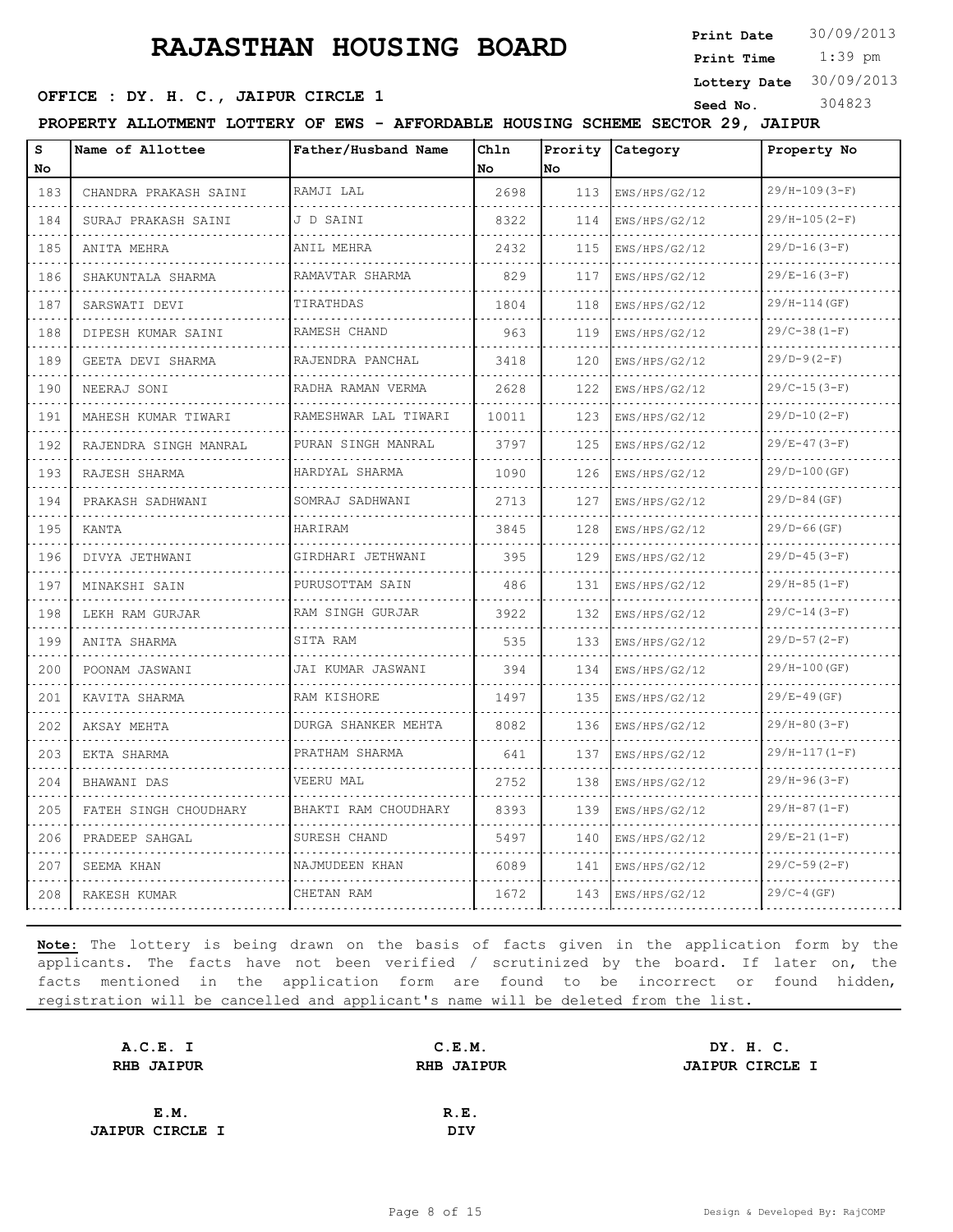**Print Date**  $30/09/2013$ 

 1:39 pm **Print Time**

**Lottery Date** 30/09/2013

#### **SEED OFFICE : DY. H. C., JAIPUR CIRCLE 1** Seed No. 304823

**PROPERTY ALLOTMENT LOTTERY OF EWS - AFFORDABLE HOUSING SCHEME SECTOR 29, JAIPUR**

| s<br>No.                                                                                                                         | Name of Allottee    | Father/Husband Name        | Chln<br>No | Prority<br>No | Category           | Property No                  |
|----------------------------------------------------------------------------------------------------------------------------------|---------------------|----------------------------|------------|---------------|--------------------|------------------------------|
| 209                                                                                                                              | VANI BAI            | SANTU MAL DAS DHIRWANI     | 2466       | 144           | EWS/HPS/G2/12      | $29/E - 78(3-F)$             |
| $\frac{1}{2} \left( \frac{1}{2} \right) \left( \frac{1}{2} \right) \left( \frac{1}{2} \right) \left( \frac{1}{2} \right)$<br>210 | SARITA PURI         | BHAGWAN PURI               | 6341       | 145           | EWS/HPS/G2/12      | $29/D - 24 (1 - F)$          |
| 211                                                                                                                              | VIJAY SINGH         | MAN SINGH                  | 1622       | 147           | EWS/HPS/G2/12      | $29/E-59(2-F)$               |
| 212                                                                                                                              | CHHITAR LAL KUMHAR  | DHANNA RAM KUMHAR<br>.     | 3394       | 148           | EWS/HPS/G2/12      | $29/E-27(2-F)$               |
| .<br>213                                                                                                                         | LAXMI DEVI          | KHUSHI RAM ASNANI<br>.     | 1278       | 149           | EWS/HPS/G2/12      | $29/H-70(I-F)$               |
| 214                                                                                                                              | VINOD KUMAR         | LALLU RAM                  | 2818       | 150           | EWS/HPS/G2/12      | $29/C-48(3-F)$               |
| 215                                                                                                                              | RAKESH VERMA        | SHOBHA CHAND VERMA<br>.    | 805        | 151           | EWS/HPS/G2/12      | $29/D-50$ (GF)               |
| الدائد الدائد<br>216                                                                                                             | GIRRAJ PAREEK       | BRIJ MOHAN PAREEK<br>.     | 1000       | 152           | EWS/HPS/G2/12      | $29/C-57(2-F)$               |
| 217                                                                                                                              | MUNIM SHARMA        | KIRODI LAL SHARMA          | 2508       | 153           | EWS/HPS/G2/12      | $29/H-90 (2-F)$              |
| 218                                                                                                                              | GOPIKA SHARMA<br>.  | PUKHRAJ SHARMA<br>.        | 3118       | 154           | EWS/HPS/G2/12<br>. | $29/D-4$ (GF)                |
| 219                                                                                                                              | NEETU SINGH CHAUHAN | SHEETAL SINGH CHAUHAN<br>. | 1566       | 155           | EWS/HPS/G2/12      | $29/D-78(3-F)$               |
| 220                                                                                                                              | GODAWARI            | KANHIYA LAL                | 9470       | 156           | EWS/HPS/G2/12      | $29/H-40(I-F)$               |
| 221<br>$\omega$ , $\omega$ , $\omega$                                                                                            | MONIKA              | RAMCHANDER<br>.            | 134        | 157           | EWS/HPS/G2/12      | $29/H-5(1-F)$                |
| 222                                                                                                                              | KALUA RAM           | ROOP NARAYAN               | 7419       | 158           | EWS/HPS/G2/12      | $29/C-39(1-F)$               |
| 223                                                                                                                              | INDRA KUMAR ISRANI  | NANAKRAM                   | 5546       | 159           | EWS/HPS/G2/12      | $29/C-29(3-F)$               |
| 224<br>.                                                                                                                         | LILARAM RIJHWANI    | KHEM CHAND RIJHWANI<br>.   | 3240       | 160           | EWS/HPS/G2/12      | $29/E - 74(2-F)$<br><u>.</u> |
| 225                                                                                                                              | MONIKA GUPTA        | VINAY KUMAR GUPTA          | 3374       | 161           | EWS/HPS/G2/12      | $29/D-122(2-F)$              |
| 226                                                                                                                              | MANISH KUMAWAT      | JAGDISH KUMAWAT<br>.       | 13         | 162           | EWS/HPS/G2/12      | $29/E-64(3-F)$               |
| 227<br>.                                                                                                                         | JHAMMAN SINGH       | BOHLA SHANKER              | 6175       | 163           | EWS/HPS/G2/12      | $29/H-69(1-F)$               |
| 228                                                                                                                              | RAJESH              | <b>BREJMOHAN</b>           | 355        | 164           | EWS/HPS/G2/12      | $29/H-63(3-F)$               |
| 229                                                                                                                              | RAMJI LAL SHARMA    | MANGI LAL SHARMA           | 286        | 165           | EWS/HPS/G2/12      | $29/H-8(1-F)$                |
| 230                                                                                                                              | SATYA DEV SINGH     | SHIV RAJ SINGH             | 1942       | 166           | EWS/HPS/G2/12      | $29/D-125(3-F)$              |
| 231<br>$-1 - 1 - 1$                                                                                                              | INDRA MOHAN         | HARI SHANKER               | 4471       | 167           | EWS/HPS/G2/12      | $29/H-37 (1-F)$              |
| 232                                                                                                                              | LAXMI DEVI          | BABU LAL MEENA             | 9477       | 168           | EWS/HPS/G2/12      | $29/H - 46(3-F)$             |
| 233                                                                                                                              | KAILASH SONI        | MIRCHU MAL SONI            | 4165       | 169           | EWS/HPS/G2/12      | $29/D-72 (1-F)$              |
| 234                                                                                                                              | MUNNI DEVI          | NARESH NAMA                | 739        | 170           | EWS/HPS/G2/12      | $29/H - 76(2-F)$             |

| A.C.E. I               | C.E.M.            | DY. H. C.              |  |
|------------------------|-------------------|------------------------|--|
| <b>RHB JAIPUR</b>      | <b>RHB JAIPUR</b> | <b>JAIPUR CIRCLE I</b> |  |
|                        |                   |                        |  |
| E.M.                   | R.E.              |                        |  |
| <b>JAIPUR CIRCLE I</b> | DIV               |                        |  |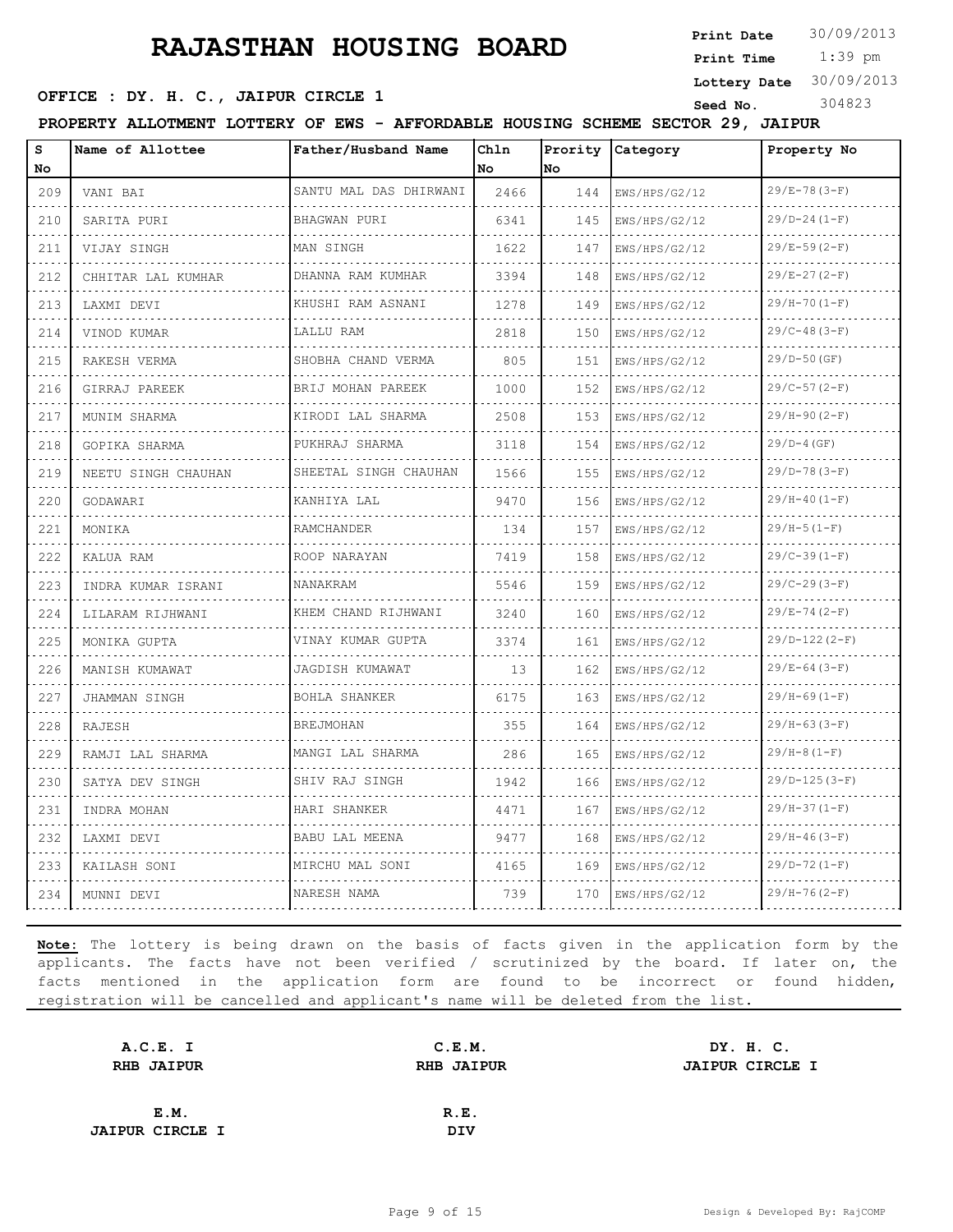**Print Date**  $30/09/2013$ 

 1:39 pm **Print Time**

#### **SEED OFFICE : DY. H. C., JAIPUR CIRCLE 1** Seed No. 304823

**Lottery Date** 30/09/2013

**PROPERTY ALLOTMENT LOTTERY OF EWS - AFFORDABLE HOUSING SCHEME SECTOR 29, JAIPUR**

| s<br>Nο                                                 | Name of Allottee        | Father/Husband Name       | Chln<br>No | Prority<br>No | Category      | Property No        |
|---------------------------------------------------------|-------------------------|---------------------------|------------|---------------|---------------|--------------------|
| 235                                                     | KRISHNA SHARMA          | SURESH SHARMA             | 6392       | 171           | EWS/HPS/G2/12 | $29/E-69(1-F)$     |
| 236                                                     | RAKESH SAINI            | .<br>SHIV CHARAN SAINI    | 5635       | 173           | EWS/HPS/G2/12 | $29/E - 2(GF)$     |
| 237                                                     | KAILASH SINGH           | KURAD SINGH               | 2728       | 174           | EWS/HPS/G2/12 | $29/H-9(2-F)$      |
| 238                                                     | SAJIDA                  | MOHMAD SALIM              | 1245       | 175           | EWS/HPS/G2/12 | $29/D-36$ (GF)     |
| $  -$<br>239                                            | NARPAT SINGH SHEKHAWAT  | .<br><b>BABU SINGH</b>    | 2661       | 176           | EWS/HPS/G2/12 | $29/D-68$ (GF)     |
| 240                                                     | ROOPA DEVI              | HASA RAM                  | 8362       | 177           | EWS/HPS/G2/12 | $29/E - 46(3-F)$   |
| 241                                                     | ABHINAV NIGAM<br>.      | NARENDRA KUMAR NIGAM      | 4686       | 178           | EWS/HPS/G2/12 | 29/H-18(GF)        |
| $\omega_{\rm c} = \omega_{\rm c} \omega_{\rm c}$<br>242 | MAHESH MANSINGHANI      | MOOL CHAND MANSINGHANI    | 3474       | 179           | EWS/HPS/G2/12 | $29/H-92 (2-F)$    |
| 243                                                     | GHANSHYAM DAS           | MITTHU MAL                | 3724       | 180           | EWS/HPS/G2/12 | $29/H-64(3-F)$     |
| 244                                                     | VASU DEV TAKWANI        | KISHAN KUMAR TAKWANI      | 3361       | 181           | EWS/HPS/G2/12 | $29/C-41(2-F)$     |
| 245                                                     | PRIYANK JAIN            | PRADEEP JAIN              | 5185       | 182           | EWS/HPS/G2/12 | $29/E-43(2-F)$     |
| $\sim$ $\sim$ $\sim$ $\sim$<br>246                      | MOHIT UDAIPURIYA        | MURARI LAL UDAIPURIYA     | 1179       | 183           | EWS/HPS/G2/12 | $29/H-57(2-F)$     |
| 247                                                     | NARESH SHARMA           | BHAJAN LAL SHARMA<br>.    | 3853       | 184           | EWS/HPS/G2/12 | $29/D-85(1-F)$     |
| 248                                                     | SHARDA DEVI             | PHOOL SINGH               | 1096       | 185           | EWS/HPS/G2/12 | $29/D-13(3-F)$     |
| 249                                                     | DHEERAJ                 | BHAGWAN DAS               | 2523       | 186           | EWS/HPS/G2/12 | $29/H-30(3-F)$     |
| 250                                                     | RAJESH KUMAR            | RAM LAL                   | 4810       | 187           | EWS/HPS/G2/12 | $29/H-74(2-F)$     |
| 251                                                     | NISHA SOLANKI           | SHIV SHANKAR              | 352        | 188           | EWS/HPS/G2/12 | $29/D-5(1-F)$      |
| 252                                                     | <b>NAVEENA</b>          | RAMESH KUMAR              | 5313       | 189           | EWS/HPS/G2/12 | $29/E - 22(1 - F)$ |
| 253                                                     | MOHAN LAL NAMA          | KINDURI LAL NAMA          | 737        | 190           | EWS/HPS/G2/12 | $29/E-42(2-F)$     |
| 254                                                     | LOKESH                  | DAMODAR PRASAD GUPTA<br>. | 2515       | 191           | EWS/HPS/G2/12 | $29/H-108(2-F)$    |
| 255                                                     | BHANWAR SINGH SHEKHAWAT | TARA SINGH SHEKHAWAT      | 778        | 192           | EWS/HPS/G2/12 | $29/E - 7(1-F)$    |
| 256                                                     | KADURAM                 | RAMGOPAL                  | 3485       | 193           | EWS/HPS/G2/12 | $29/E-11(2-F)$     |
| 257                                                     | AMBIKA PRASAD INDORIA   | SURESH CHAND SHARMA       | 2516       | 194           | EWS/HPS/G2/12 | $29/H-122(2-F)$    |
| 258                                                     | RARENDRA KUMAR          | BABU LAL                  | 1600       | 3             | EWS/ORS/G4/12 | $29/D-116$ (GF)    |
| 259                                                     | HARSH SAGARIYA          | VIJAY KUMAR               | 6183       | 4             | EWS/ORS/G4/12 | $29/D-8(1-F)$      |
| 260                                                     | PRABHU NARAIN BAIRWA    | BABU LAL BAIRWA           | 3045       | 5.            | EWS/ORS/G4/12 | $29/C-35(GF)$      |

| A.C.E. I               | C.E.M.                                      | DY. H. C. |  |
|------------------------|---------------------------------------------|-----------|--|
| <b>RHB JAIPUR</b>      | <b>RHB JAIPUR</b><br><b>JAIPUR CIRCLE I</b> |           |  |
|                        |                                             |           |  |
| E.M.                   | R.E.                                        |           |  |
| <b>JAIPUR CIRCLE I</b> | DIV                                         |           |  |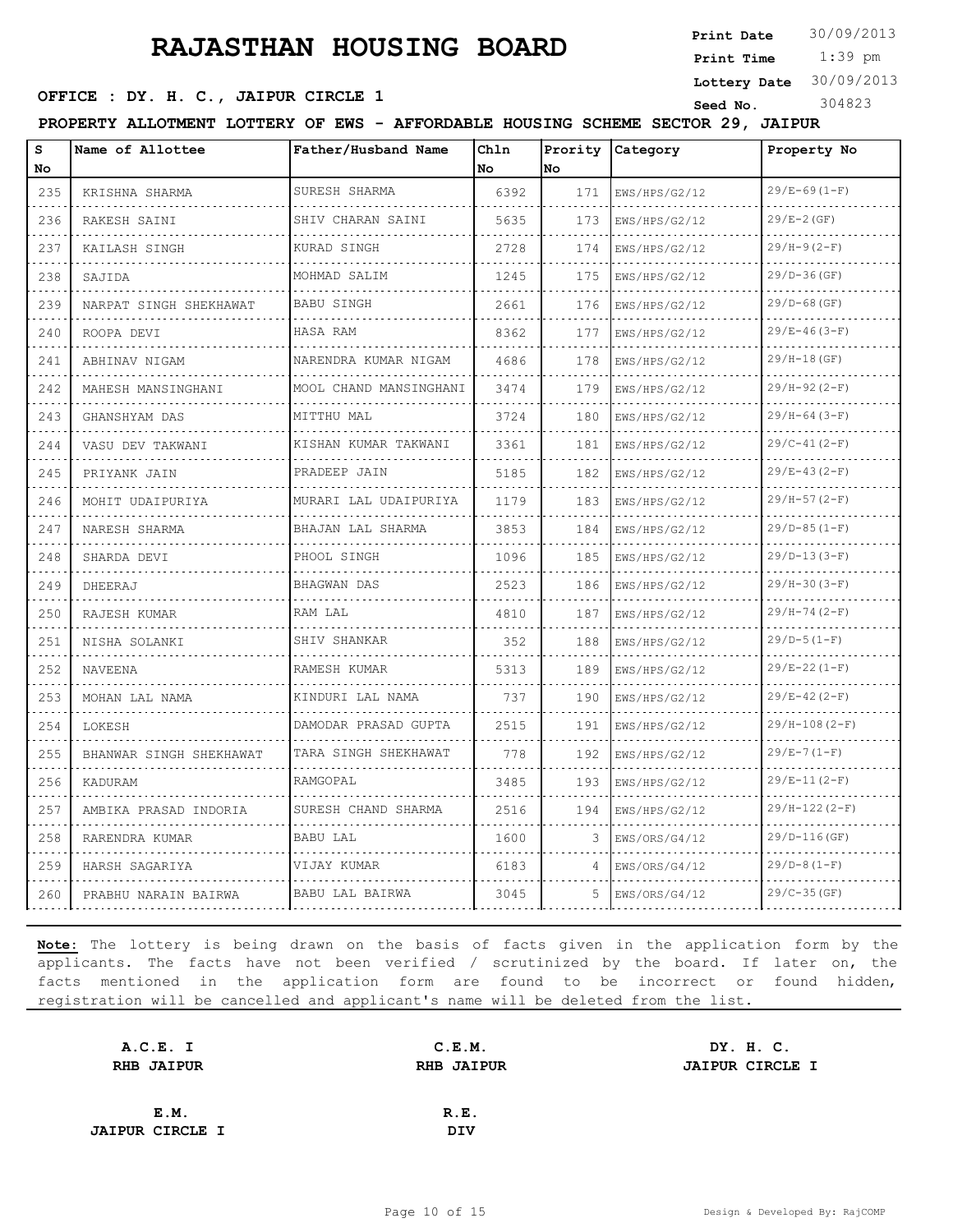**Print Date**  $30/09/2013$ 

 1:39 pm **Print Time**

#### **Lottery Date** 30/09/2013

#### **SEED OFFICE : DY. H. C., JAIPUR CIRCLE 1** Seed No. 304823

| PROPERTY ALLOTMENT LOTTERY OF |  | EWS | <b>AFFORDABLE</b> | HOUSING SCHEME | 29.<br><b>SECTOR</b> | <b>JAIPUR</b> |  |
|-------------------------------|--|-----|-------------------|----------------|----------------------|---------------|--|
|                               |  |     |                   |                |                      |               |  |

| s              | Name of Allottee       | Father/Husband Name   | Ch1n  |      | Prority Category   | Property No      |
|----------------|------------------------|-----------------------|-------|------|--------------------|------------------|
| No             |                        |                       | No.   | lno. |                    |                  |
| 261            | SITA RAM BAIRWA        | PRABHU NARAIN BAIRWA  | 3771  | 6    | EWS/ORS/G4/12      | $29/C-50$ (GF)   |
| 262            | BIJENDRA KUMAR         | CHHOTE LAL<br>.       | 2463  | 7    | EWS/ORS/G4/12      | $29/E-62(3-F)$   |
| 263            | GOPAL LAL              | POONAM CHAND          | 699   | 8    | EWS/ORS/G4/12      | $29/C-53(1-F)$   |
| 264            | POORAN MAL MAHAWER     | BAJRANG LAL MAHAWER   | 548   | 1    | EWS/HPS/G4/12      | $29/C-28(2-F)$   |
| 265            | ARCHANA LODIA          | RAJENDRA LODIA        | 4939  | 2    | EWS/HPS/G4/12<br>. | $29/D-99(GF)$    |
| 266<br>.       | ABHISEK VEDWAL         | MOOLCHAND             | 3831  | 3    | EWS/HPS/G4/12      | $29/H-103(I-F)$  |
| 267            | SUMITRA VERMA          | KAILASH CHAND         | 4630  | 4    | EWS/HPS/G4/12      | $29/D-119(1-F)$  |
| 268            | MANGAL RAM BAIRWA      | RAM DEV BAIRWA        | 3514  | 6    | EWS/HPS/G4/12      | $29/H-66$ (GF)   |
| 269            | KRISHAN GOPAL RAIGAR   | <b>BHUDAR RAIGAR</b>  | 930   | 7    | EWS/HPS/G4/12      | $29/C-23(1-F)$   |
| 270            | SURESH CHAND SALVI     | AMER CHAND            | 10035 | 8    | EWS/HPS/G4/12      | $29/C-9(2-F)$    |
| 271            | CHOTHMAL MAHAVAR       | REVAD MAL             | 6646  | 10   | EWS/HPS/G4/12      | $29/E - 72(1-F)$ |
| 272            | CHAIN SUKH             | BODU LAL              | 4119  | 11   | EWS/HPS/G4/12      | $29/E-61(3-F)$   |
| 273<br>- - - - | JOHARI LAL KHATIK      | NANAG RAM KHATIK      | 9467  | 12   | EWS/HPS/G4/12      | $29/D-33(GF)$    |
| 274            | SHYAM KOLI             | BABU LAL KOLI         | 6305  | 13   | EWS/HPS/G4/12      | $29/H-102(I-F)$  |
| 275            | RAMJANKI BAI           | BADRI LAL             | 4400  | 14   | EWS/HPS/G4/12      | $29/C-33(GF)$    |
| 276            | KAMAL KUMAR            | RAM DHAN              | 6033  | 15   | EWS/HPS/G4/12      | $29/C-64(3-F)$   |
| 277            | BANNA LAL BAIRWA       | RAM KARAN BAIRWA      | 3034  | 16   | EWS/HPS/G4/12      | $29/E-30(3-F)$   |
| 278            | MUKESH KUMAR VERMA     | <b>BHAGWAN</b>        | 5165  | 17   | EWS/HPS/G4/12      | $29/H-51(GF)$    |
| 279            | AMAR CHAND             | RAM LAL KHATIK        | 2379  | 18   | EWS/HPS/G4/12      | $29/C-70(1-F)$   |
| 280            | BASANTI DEVI           | PURNAMAL BADOTIYA     | 3558  | 20   | EWS/HPS/G4/12      | $29/D-103 (1-F)$ |
| 281            | GANESH MARUTHA         | SHANKAR LAL           | 4812  | 21   | EWS/HPS/G4/12      | $29/E-33(GF)$    |
| 282            | ANIL KUMAR SANWARIA    | RAM DEV SANWARIA      | 3490  | 22   | EWS/HPS/G4/12      | $29/D-54(1-F)$   |
| 283            | MAHENDRA SINGH RAJAWAT | RAM SINGH RAJAWAT     | 359   | 23   | EWS/HPS/G4/12      | $29/D-91(2-F)$   |
| 284            | PREM CHAND             | KISHAN LAL            | 5631  | 24   | EWS/HPS/G4/12      | $29/H-98(GF)$    |
| 285            | MUKESH CHAND           | DAYA RAM              | 5127  | 25   | EWS/HPS/G4/12      | $29/D-40 (1-F)$  |
| 286            | RAJENDRA CHAUBDAR      | JAGANNATH JI CHAUBDAR | 5299  | 26   | EWS/HPS/G4/12      | $29/E-37(1-F)$   |

| A.C.E. I               | C.E.M.            | DY. H. C.              |  |
|------------------------|-------------------|------------------------|--|
| <b>RHB JAIPUR</b>      | <b>RHB JAIPUR</b> | <b>JAIPUR CIRCLE I</b> |  |
|                        |                   |                        |  |
| E.M.                   | R.E.              |                        |  |
| <b>JAIPUR CIRCLE I</b> | <b>DIV</b>        |                        |  |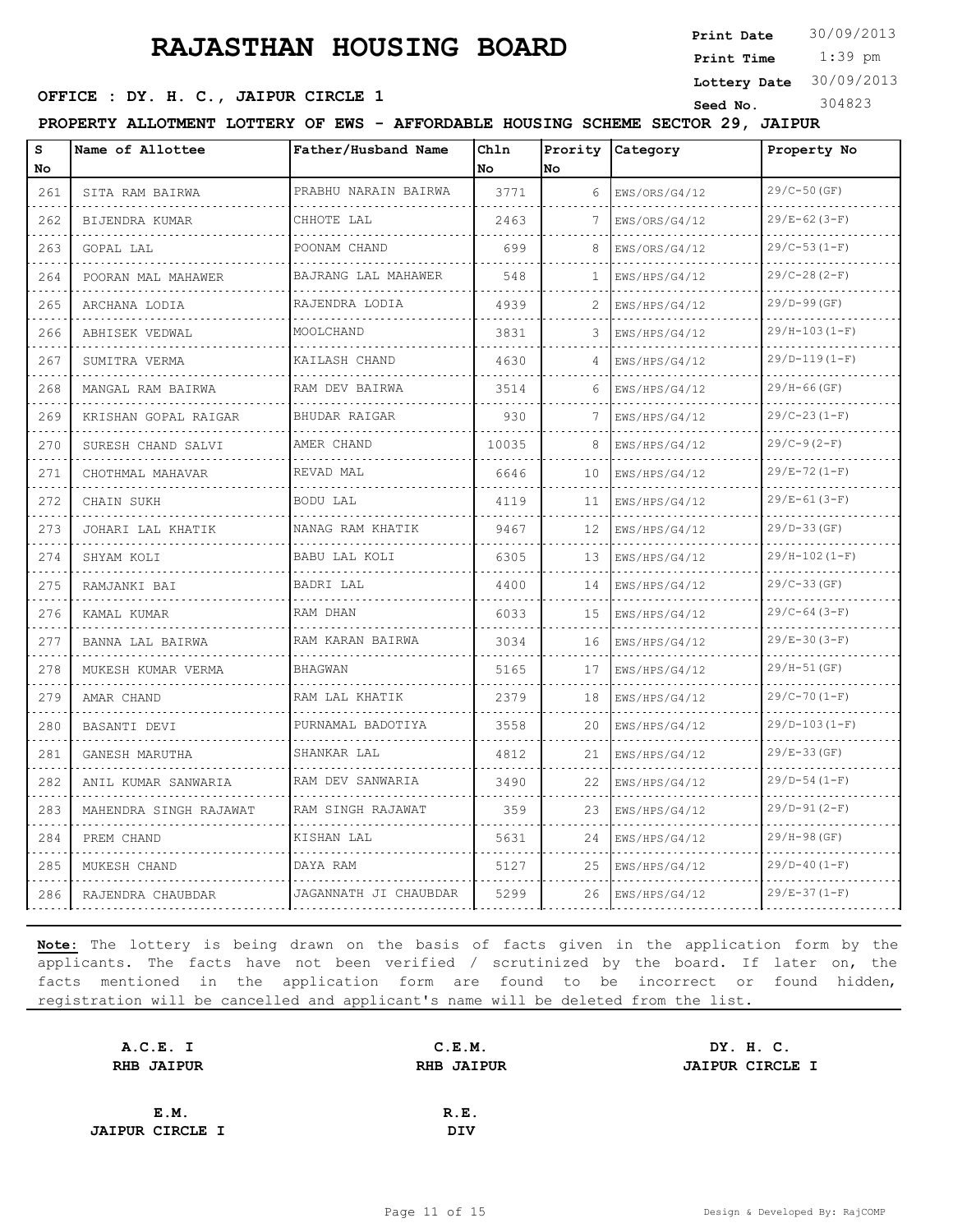**Print Date**  $30/09/2013$ 

 1:39 pm **Print Time Lottery Date** 30/09/2013

#### **SEED OFFICE : DY. H. C., JAIPUR CIRCLE 1** Seed No. 304823

**PROPERTY ALLOTMENT LOTTERY OF EWS - AFFORDABLE HOUSING SCHEME SECTOR 29, JAIPUR**

| s<br>No                   | Name of Allottee          | Father/Husband Name      | Chln<br>l No | No  | Prority Category   | Property No                       |
|---------------------------|---------------------------|--------------------------|--------------|-----|--------------------|-----------------------------------|
| 287                       | SUSHILA BUNKAR            | SHRI LAL BUNKAR          | 3108         | 27  | EWS/HPS/G4/12      | $29/E - 26(2-F)$                  |
| 288                       | CHETAN KUMAR VERMA        | PANCHU RAM               | 5325         | 28  | EWS/HPS/G4/12      | $29/D-71(1-F)$                    |
| 289                       | CHITTAR LAL               | KHEDI LAL                | 4040         | 29  | EWS/HPS/G4/12      | $29/H-11(2-F)$                    |
| 290                       | SANJAY KUMAR              | DHANNA RAM               | 1195         | 30  | EWS/HPS/G4/12      | $29/D-43(2-F)$                    |
| 291                       | LALA RAM                  | .<br>MOHAN RAM           | 4978         | 31  | .<br>EWS/HPS/G4/12 | $29/C-56(1-F)$                    |
| 292                       | MANOJ KUMAR JAGARWAL      | BADRI PRASAD JAGARWAL    | 3689         | 32  | EWS/HPS/G4/12      | $29/H-12(2-F)$                    |
| 293                       | .<br>NATHU LAL            | .<br>KANAHAYA LAL        | 1918         | 33  | EWS/HPS/G4/12      | $29/C-77(3-F)$                    |
| .<br>294                  | MUKESH KUMAR VERMA        | .<br>PRAKASH CHAND VERMA | 5562         | 34  | .<br>EWS/HPS/G4/12 | dia dia dia dia<br>$29/E-80(3-F)$ |
| 295                       | ANSHUL SINGH NAYAK        | SAMPAT LAL               | 4457         | 36  | EWS/HPS/G4/12      | $29/C-79(3-F)$                    |
| 296                       | RAKESH KUMAR              | PRAKASH KUMAR            | 973          | 37  | EWS/HPS/G4/12      | $29/H-54(1-F)$                    |
| .<br>297                  | RAM DAYAL                 | .<br>AMBA LAL            | 9435         | 38  | .<br>EWS/HPS/G4/12 | $29/H-49(GF)$                     |
| 298                       | MADHU JONWAL              | SANTOSH KUMAR JONWAL     | 4464         | 39  | EWS/HPS/G4/12      | $29/E - 20(GF)$                   |
| 299                       | ANIL KUMAR                | SURYA PAL                | 4890         | 40  | EWS/HPS/G4/12      | $29/C-58(2-F)$                    |
| .<br>300                  | SUNITA DEVI               | .<br>ROSHAN LAL          | 4892         | 41  | .<br>EWS/HPS/G4/12 | $29/D-93(3-F)$                    |
| 301                       | SITA NAGARWAL             | RAJESH KUMAR             | 4938         | 42  | EWS/HPS/G4/12      | $29/D-83(GF)$                     |
| 302                       | SITA RAM BAIRWA           | GOPAL BAIRWA             | 3426         | 43. | EWS/HPS/G4/12      | $29/H-97(GF)$                     |
| 303                       | PANNA LAL                 | .<br>CHINGA RAM          | 661          | 44  | EWS/HPS/G4/12      | $29/C-30(3-F)$                    |
| 304                       | SHAMBHU DAYAL SURELIA     | HAR BHAGAT SURELIA       | 9474         | 45  | EWS/HPS/G4/12      | $29/H-56(1-F)$                    |
| 305                       | KARAN SINGH<br>. <b>.</b> | HARKISHAN                | 3434         | 46. | EWS/HPS/G4/12<br>. | $29/D-69(1-F)$<br>.               |
| 306                       | DARAB SINGH JATAV         | RAMKISHAN                | 3435         | 47  | EWS/HPS/G4/12      | $29/E-63(3-F)$                    |
| 307                       | MEETHA LAL MEENA          | KRISHAN MEENA            | 4048         | 1   | EWS/ORS/G5/12      | $29/D-74(2-F)$                    |
| 308                       | RATIRAM MEENA             | JAINARAYAN MEENA         | 6116         | 2   | EWS/ORS/G5/12      | $29/C-69(1-F)$                    |
| الدائد الدائد<br>309      | RAM AVTAR MEENA           | GYANA RAM MEENA<br>.     | 1416         | 3   | EWS/ORS/G5/12      | .<br>$29/C-16(3-F)$               |
| 310                       | RAMNARAYAN MEENA          | BHAGUTA MEENA            | 6106         | 4   | EWS/ORS/G5/12      | $29/D-126(3-F)$                   |
| 311<br><b>State State</b> | DAYARAM MEENA             | RAM CHANDRA MEENA<br>.   | 6107         | 5   | EWS/ORS/G5/12      | $29/C-18(GF)$                     |
| 312                       | KAILASH CHAND MEENA       | RAMNARAYAN MEENA         | 6105         | 6   | EWS/ORS/G5/12      | $29/E-3(GF)$                      |

| A.C.E. I               | C.E.M.            | DY. H. C.              |
|------------------------|-------------------|------------------------|
| <b>RHB JAIPUR</b>      | <b>RHB JAIPUR</b> | <b>JAIPUR CIRCLE I</b> |
|                        |                   |                        |
| E.M.                   | R.E.              |                        |
| <b>JAIPUR CIRCLE I</b> | DIV               |                        |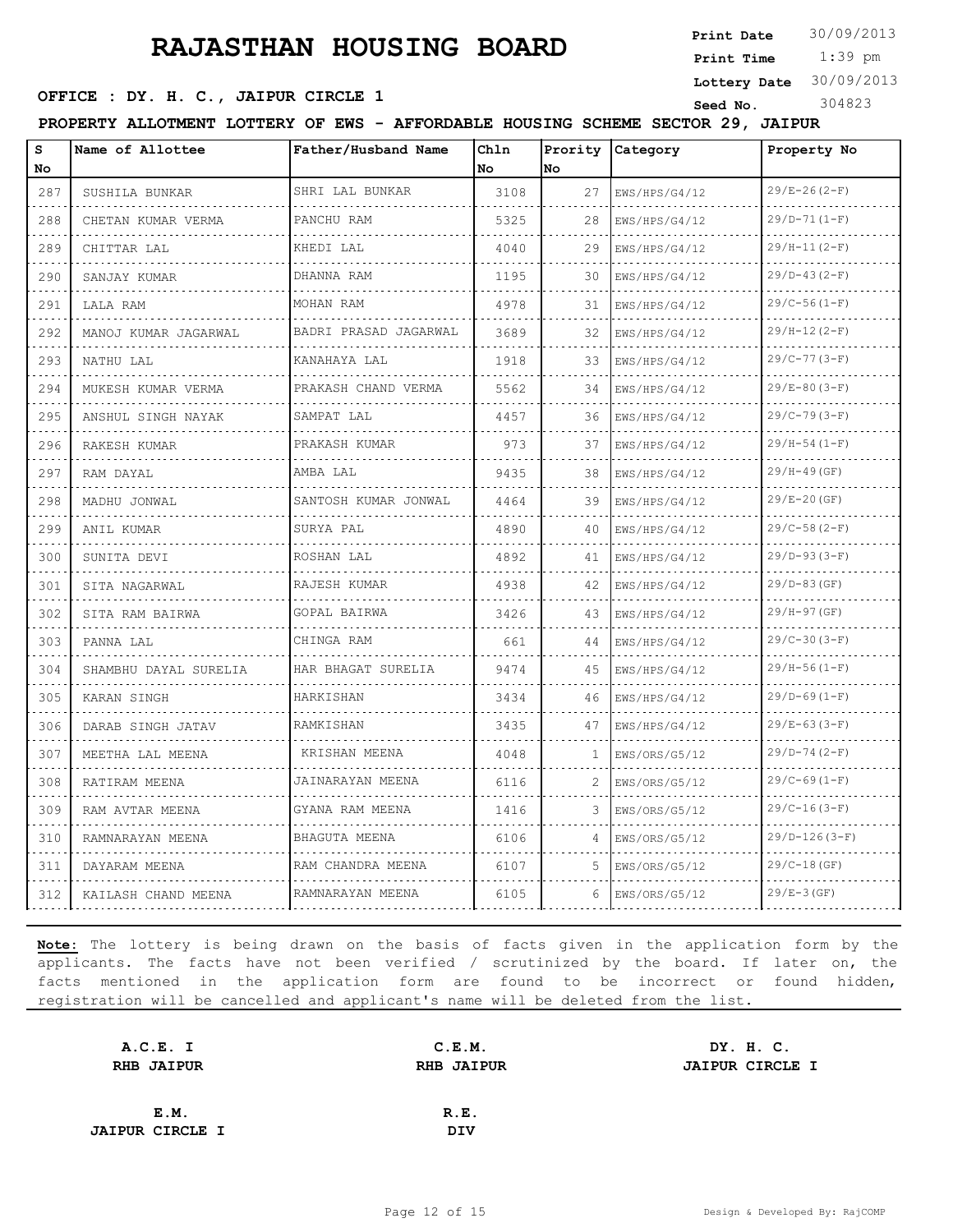**Print Date**  $30/09/2013$ 

 1:39 pm **Print Time**

**Lottery Date** 30/09/2013

#### **OFFICE : DY. H. C., JAIPUR CIRCLE 1** Seed No. 304823

| PROPERTY ALLOTMENT LOTTERY OF EWS - AFFORDABLE HOUSING SCHEME SECTOR 29, JAIPUR<br>S<br>Name of Allottee<br>Father/Husband Name<br>Chln<br>Prority Category<br>Property No |                          |                        |           |    |               |                     |
|----------------------------------------------------------------------------------------------------------------------------------------------------------------------------|--------------------------|------------------------|-----------|----|---------------|---------------------|
| No                                                                                                                                                                         |                          |                        | <b>No</b> | No |               |                     |
| 313                                                                                                                                                                        | DAYA SHANKAR MEENA       | CHOTULAL MEENA         | 6110      | 7  | EWS/ORS/G5/12 | $29/E - 77(3-F)$    |
| 314                                                                                                                                                                        | .<br>DHARMENDRA KUMAR    | RADHESHYAM             | 14        | 8  | EWS/ORS/G5/12 | $29/D-127(3-F)$     |
| 315                                                                                                                                                                        | JUGRAJ MEENA             | MATHURA LAL MEENA      | 4386      | 9  | EWS/ORS/G5/12 | $29/C-63(3-F)$      |
| 316                                                                                                                                                                        | ASHOK KUMAR MEENA        | HANUMAN PRASAD MEENA   | 6109      | 10 | EWS/ORS/G5/12 | $29/D-38 (1-F)$     |
| 317                                                                                                                                                                        | .<br>KAILASH CHAND MEENA | .<br>RATAN LAL MEENA   | 6114      | 11 | EWS/ORS/G5/12 | $29/D-18(GF)$       |
| $- - -$<br>318                                                                                                                                                             | RAKESH KUMAR MEENA       | RATI RAM               | 6111      | 12 | EWS/ORS/G5/12 | $29/D-7 (1-F)$      |
| 319                                                                                                                                                                        | SHIMLA                   | RAMESH                 | 3924      | 13 | EWS/ORS/G5/12 | $29/C-67$ (GF)      |
| 320<br>$\frac{1}{2} \left( \frac{1}{2} \right) \left( \frac{1}{2} \right) \left( \frac{1}{2} \right) \left( \frac{1}{2} \right)$                                           | NAMONARAYAN              | RAMGOPAL<br>.          | 4030      | 14 | EWS/ORS/G5/12 | $29/C-72(1-F)$      |
| 321                                                                                                                                                                        | RAMDHAN MEENA            | RAMNARAYAN MEENA<br>.  | 6108      | 15 | EWS/ORS/G5/12 | $29/D-82$ (GF)      |
| 322                                                                                                                                                                        | BHAG CHAND MEENA         | RATIRAM MEENA          | 6112      | 16 | EWS/ORS/G5/12 | $29/E-15(3-F)$      |
| 323<br>$\sim$ $\sim$ $\sim$                                                                                                                                                | BHAGWAN SAHAI            | <b>BALU RAM</b>        | 2594      | 17 | EWS/ORS/G5/12 | $29/D-76(2-F)$      |
| 324                                                                                                                                                                        | KALPANA                  | SHANKER LAL MEENA<br>. | 10049     | 18 | EWS/ORS/G5/12 | $29/D-31(3-F)$      |
| 325                                                                                                                                                                        | RAMJI LAL MEENA          | MOOLCHAND MEENA        | 2670      | 19 | EWS/ORS/G5/12 | $29/C-65$ (GF)      |
| 326                                                                                                                                                                        | SATYA NARAYAN MEENA      | DHANNA LAL MEENA<br>.  | 4872      | 1  | EWS/HPS/G5/12 | $29/E-54(1-F)$      |
| 327                                                                                                                                                                        | SANNY MEENA              | SURESH KU. MEENA       | 939       | 2  | EWS/HPS/G5/12 | $29/H-1(GF)$        |
| 328<br>$\sim$ $\sim$ $\sim$                                                                                                                                                | SURAJ DEVI               | RAMPHOOL MEENA         | 1060      | 3  | EWS/HPS/G5/12 | $29/E - 68(GF)$     |
| 329                                                                                                                                                                        | MAYA                     | JAGDISH                | 398       | 4  | EWS/HPS/G5/12 | $29/C-10(2-F)$      |
| 330                                                                                                                                                                        | NAKHI                    | DERAJ RAM              | 8323      | 5  | EWS/HPS/G5/12 | $29/C-78(3-F)$      |
| 331                                                                                                                                                                        | <b>RAM KUWAR</b>         | MANGI LAL MEENA        | 4595      | 6  | EWS/HPS/G5/12 | $29/D-42 (2-F)$     |
| 332                                                                                                                                                                        | BHAWAR LAL MEENA         | MUL CHAND              | 3356      | 7  | EWS/HPS/G5/12 | $29/D-87(1-F)$      |
| 333                                                                                                                                                                        | MAHENDRA MEENA           | JAI KISHAN MEENA       | 3570      | 8  | EWS/HPS/G5/12 | $29/D-22 (1-F)$     |
| 334                                                                                                                                                                        | ASHOK DUTT MEENA         | RAMPHOOL MEENA         | 9465      | q  | EWS/HPS/G5/12 | $29/D-3(GF)$        |
| 335                                                                                                                                                                        | RAM GOPAL MEENA          | RAM NATH MEENA         | 3234      | 10 | EWS/HPS/G5/12 | $29/H - 78(3-F)$    |
| 336<br>$\sim$ $\sim$ $\sim$ $\sim$                                                                                                                                         | PRABHU LAL MEENA         | BHORI LAL MEENA        | 3568      | 11 | EWS/HPS/G5/12 | $29/H-14(3-F)$      |
| 337                                                                                                                                                                        | MANOJ KUMAR              | KANAHAYA LAL           | 3376      | 12 | EWS/HPS/G5/12 | $29/H - 21 (1 - F)$ |
| 338                                                                                                                                                                        | RAKESH KUMAR             | LALCHAND               | 312       | 13 | EWS/HPS/G5/12 | $29/C-5(1-F)$       |

| A.C.E. I               | C.E.M.            | DY. H. C.              |
|------------------------|-------------------|------------------------|
| RHB JAIPUR             | <b>RHB JAIPUR</b> | <b>JAIPUR CIRCLE I</b> |
|                        |                   |                        |
| E.M.                   | R.E.              |                        |
| <b>JAIPUR CIRCLE I</b> | DIV               |                        |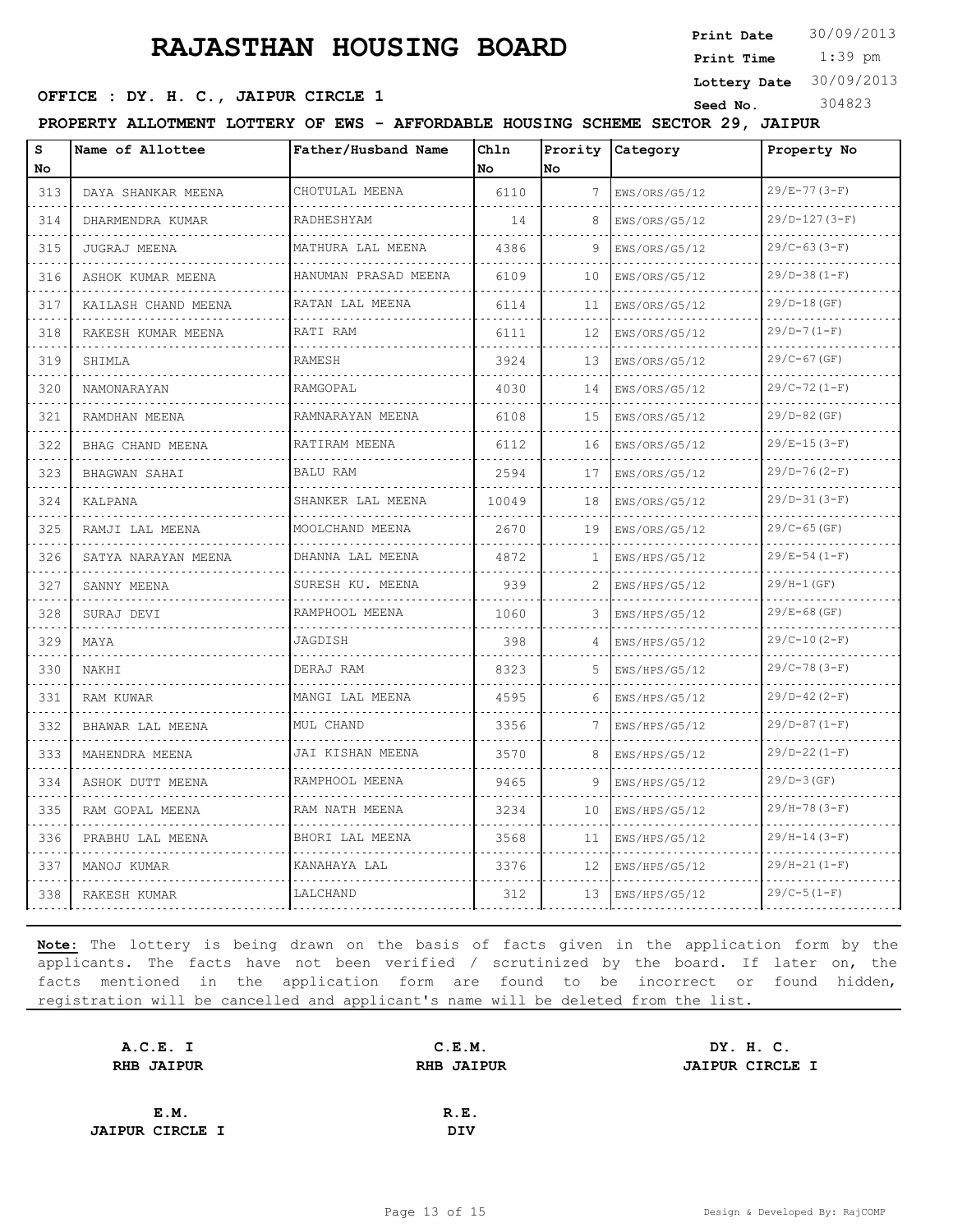**Print Date**  $30/09/2013$ 

 1:39 pm **Print Time**

#### **SEED OFFICE : DY. H. C., JAIPUR CIRCLE 1** Seed No. 304823

**Lottery Date** 30/09/2013

**PROPERTY ALLOTMENT LOTTERY OF EWS - AFFORDABLE HOUSING SCHEME SECTOR 29, JAIPUR**

| s<br>No                                                                                                                          | Name of Allottee               | Father/Husband Name        | Chln<br>No | Prority<br>No | Category           | Property No        |  |  |
|----------------------------------------------------------------------------------------------------------------------------------|--------------------------------|----------------------------|------------|---------------|--------------------|--------------------|--|--|
| 339                                                                                                                              | CHUTTAN LAL MEENA              | KISHORI LAL MEENA          | 7407       | 14            | EWS/HPS/G5/12      | $29/E - 70(1-F)$   |  |  |
| .<br>340                                                                                                                         | .<br>SITA RAM MEENA            | .<br>MADHO LAL MEENA       | 6115       | 15            | .<br>EWS/HPS/G5/12 | $29/C-25(2-F)$     |  |  |
| 341                                                                                                                              | .<br><b>BRIJESH MEENA</b>      | .<br>GIRIRAJ MEENA         | 4391       | 16            | .<br>EWS/HPS/G5/12 | $29/H-43(2-F)$     |  |  |
| 342                                                                                                                              | RAJO                           | PARAM LAL                  | 3303       | 17            | EWS/HPS/G5/12      | $29/E - 44(2-F)$   |  |  |
| $\sim$ $\sim$ $\sim$ $\sim$<br>343                                                                                               | KAILASH CHAND MEENA            | .<br>BODU RAM MEENA        | 5449       | 18            | .<br>EWS/HPS/G5/12 | $29/H-71(1-F)$     |  |  |
| 344                                                                                                                              | ROSHAN LAL MEENA               | LADU RAM MEENA             | 277        | 19            | EWS/HPS/G5/12      | $29/D-67$ (GF)     |  |  |
| 345                                                                                                                              | SUKH RAM                       | KADHU RAM                  | 2805       | 20            | EWS/HPS/G5/12      | $29/C-36(GF)$      |  |  |
| $\sim$ $\sim$ $\sim$ $\sim$<br>346                                                                                               | did did did did l<br>POTHI BAI | SUNDER LAL                 | 6328       | 21            | .<br>EWS/HPS/G5/12 | $29/H-58(2-F)$     |  |  |
| 347                                                                                                                              | MANOJ KUMAR                    | SHIV RAM                   | 6326       | 22            | EWS/HPS/G5/12      | $29/H-39(1-F)$     |  |  |
| 348                                                                                                                              | SUNIL DHANKA                   | KAILASH CHAND DHANKA       | 4853       | 23            | EWS/HPS/G5/12      | $29/H-36(GF)$      |  |  |
| $\sim$ $\sim$ $\sim$ $\sim$<br>349                                                                                               | DIVYA MEENA                    | .<br>PHOOL CHAND           | 1323       | 24            | .<br>EWS/HPS/G5/12 | $29/E-39(1-F)$     |  |  |
| 350                                                                                                                              | LOKESH MEENA                   | .<br>RAM LAL MEENA         | 3517       | 25            | EWS/HPS/G5/12      | $29/H-61(3-F)$     |  |  |
| 351                                                                                                                              | MUKESH DUTT MEENA              | RAMPHOOL MEENA             | 9498       | 26            | EWS/HPS/G5/12      | $29/C-54(1-F)$     |  |  |
| $\omega$ , $\omega$ , $\omega$<br>352                                                                                            | MANJU MEENA                    | <u>.</u><br>MURARI LAL     | 4998       | 27            | .<br>EWS/HPS/G5/12 | $29/H - 29(3-F)$   |  |  |
| 353                                                                                                                              | RAJENDRA SINGH                 | YADU RAJ SINGH             | 662        | 28            | EWS/HPS/G5/12      | $29/D-96(3-F)$     |  |  |
| 354                                                                                                                              | RAMDEVI                        | RAMPRAKASH MEENA           | 1830       | 30            | EWS/HPS/G5/12      | $29/E-45(3-F)$     |  |  |
| 355                                                                                                                              | SHIVDEVI                       | .<br>RAMESHWAR DAYAL MEENA | 6329       | 31            | .<br>EWS/HPS/G5/12 | $29/C-40(I-F)$     |  |  |
| 356                                                                                                                              | JAMNA LAL MEENA                | .<br>MOTI LAL MEENA        | 6062       | 32            | EWS/HPS/G5/12      | $29/E-36(GF)$      |  |  |
| 357                                                                                                                              | NAVEETA MEENA                  | RAM KISHORE                | 5365       | 33            | EWS/HPS/G5/12      | $29/D-23(1-F)$     |  |  |
| $\frac{1}{2} \left( \frac{1}{2} \right) \left( \frac{1}{2} \right) \left( \frac{1}{2} \right) \left( \frac{1}{2} \right)$<br>358 | JAWARA RAM                     | BIJA RAM                   | 8347       | 34            | EWS/HPS/G5/12      | $29/C-68$ (GF)     |  |  |
| 359                                                                                                                              | NAWAL KISHOR MEENA             | RAMSAHAI                   | 5423       | 35            | EWS/HPS/G5/12      | $29/H-53(I-F)$     |  |  |
| 360                                                                                                                              | MAHENDRA SINGH                 | KARAM SINGH                | 288        | $\mathbf{1}$  | EWS/ORS/G8/12      | $29/D-49(GF)$      |  |  |
| $\omega_{\rm c} = \omega_{\rm c} = \omega_{\rm c}$<br>361                                                                        | JAGDISH                        | .<br><b>ROOPCHAND</b>      | 1202       | 2             | .<br>EWS/ORS/G8/12 | $29/D-108 (2-F)$   |  |  |
| 362                                                                                                                              | HARPAL SINGH                   | DHARAMPAL                  | 1201       | 3             | EWS/ORS/G8/12      | $29/E - 23(1 - F)$ |  |  |
| 363                                                                                                                              | SUKHIRAM                       | <b>JAGRAM</b>              | 1204       | 4             | EWS/ORS/G8/12      | $29/C-34(GF)$      |  |  |
| $-1 - 1 - 1$<br>364                                                                                                              | DHARAMPAL                      | NIHALSINGH                 | 287        | 5             | EWS/ORS/G8/12      | $29/C-3(GF)$       |  |  |

| A.C.E. I               | C.E.M.            | DY. H. C.              |
|------------------------|-------------------|------------------------|
| <b>RHB JAIPUR</b>      | <b>RHB JAIPUR</b> | <b>JAIPUR CIRCLE I</b> |
|                        |                   |                        |
| E.M.                   | R.E.              |                        |
| <b>JAIPUR CIRCLE I</b> | DIV               |                        |